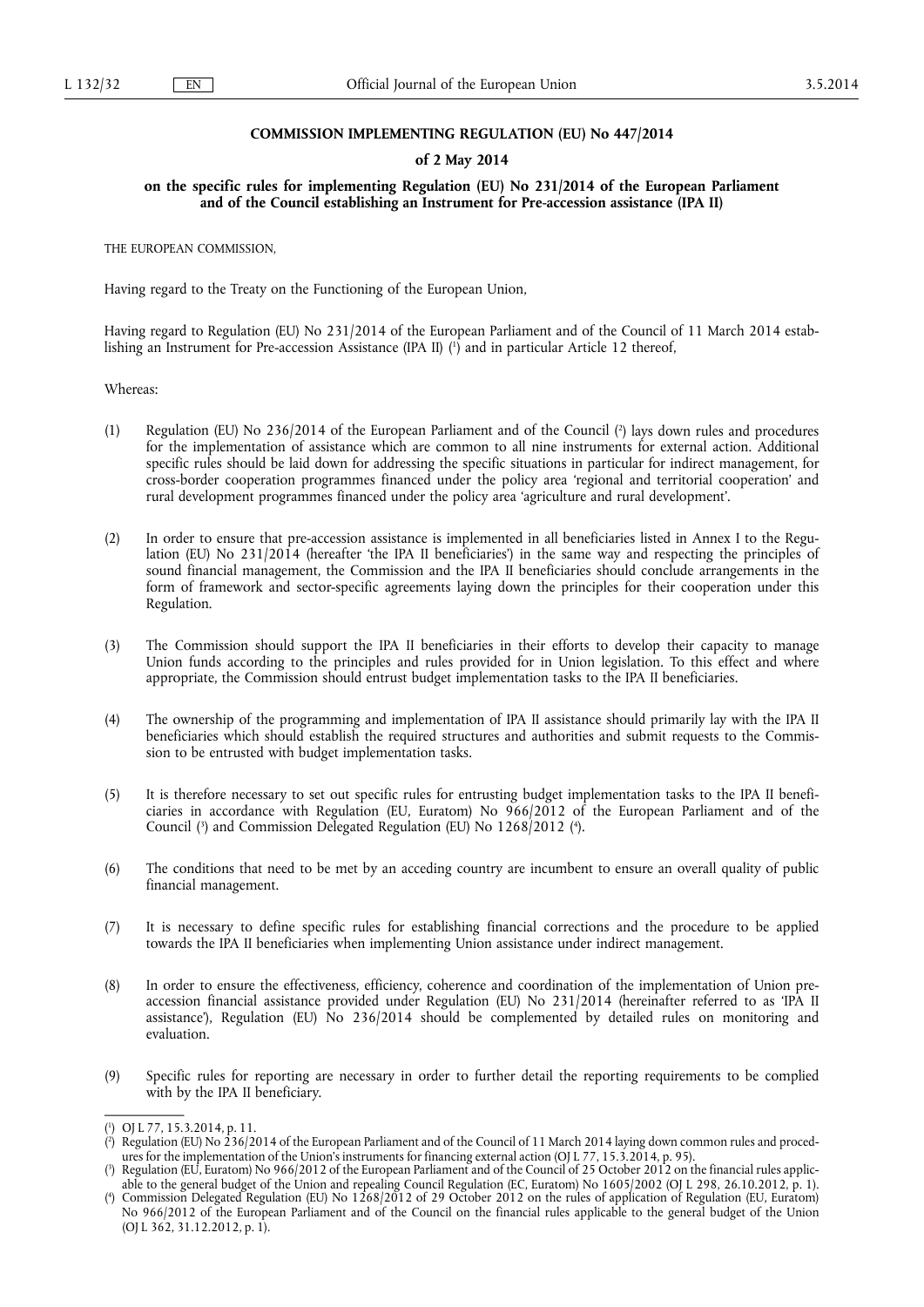- (10) Specific rules concerning the transparency and visibility of IPA II assistance should be defined in order to comply effectively with Regulation (EC) No 45/2001 of the European Parliament and of the Council ( 1 ), Regulation (EU, Euratom) No 966/2012 and Delegated Regulation (EU) No 1268/2012.
- (11) IPA II assistance should be used, inter alia, to promote cross-border cooperation between IPA II beneficiaries as well as between IPA II beneficiaries and Member States or countries falling within the scope of the European Neighbourhood Instrument established by Regulation (EU) No 232/2014 of the European Parliament and of the Council ( 2 ). The roles and responsibilities of the intervening actors need to be specified, taking into account the different situations in particular as regards cross-border cooperation between IPA II beneficiaries and Member States.
- (12) IPA II assistance under rural development programmes in the policy area 'agriculture and rural development' should promote a gradual alignment with the *acquis* on the Common Agricultural Policy. Specific rules are necessary to finance operations of a similar nature to those under the European Agriculture Fund for Rural Development, through management and control systems resembling the respective structures with functions of a similar nature in the Member States.
- (13) In order to allow for timely programming and implementation of the IPA II 2014 programmes, this Regulation should enter into force on the third day following its publication in the *Official Journal of the European Union*.
- (14) The measures provided for in this Regulation are in accordance with the opinion of the IPA II Committee,

HAS ADOPTED THIS REGULATION:

## TITLE I

## **SUBJECT MATTER AND GENERAL FRAMEWORK FOR IMPLEMENTATION OF IPA ASSISTANCE**

## *CHAPTER I*

## *Subject matter and definitions*

#### *Article 1*

# **Subject matter**

This Regulation lays down specific rules establishing uniform conditions for implementing Regulation (EU) No 231/2014 and detailed rules implementing Regulation (EU) No 236/2014 with regards to methods of implementation, financial management, monitoring, evaluation and reporting, transparency and visibility of IPA II assistance as well as specific rules for cross-border cooperation in the policy area 'regional and territorial cooperation' and assistance under rural development programmes in the policy area 'agriculture and rural development'.

#### *Article 2*

## **Definitions**

For the purposes of this Regulation the following definitions shall apply:

- (a) 'IPA II beneficiary' means one of the beneficiaries listed in Annex I to Regulation (EU) No 231/2014;
- (b) 'programme' means an action programme, individual, special or support measures provided for in Articles 2 and 3 of Regulation (EU) No 236/2014;
- (c) 'framework agreement' means an arrangement concluded between the Commission and an IPA II beneficiary applying to all IPA II policy areas and laying down the principles of the financial cooperation between the IPA II beneficiary and the Commission under this Regulation;
- (d) 'sectoral agreement' means an arrangement concluded between the Commission and an IPA II beneficiary relating to a specific IPA II policy area or programme, setting out the rules and procedures to be respected which are not contained in the framework agreement or financing agreements;

<sup>(</sup> 1 ) Regulation (EC) No 45/2001 of the European Parliament and of the Council of 18 December 2000 on the protection of individuals with regard to the processing of personal data by the Community institutions and bodies and on the free movement of such data (OJ L 8,  $12.1.2001, p. 1$ ).

<sup>(</sup> 2 ) Regulation (EU) No 232/2014 of the European Parliament and the Council establishing the European Neighbourhood Instrument (OJ L 77, 15.3.2014, p. 27).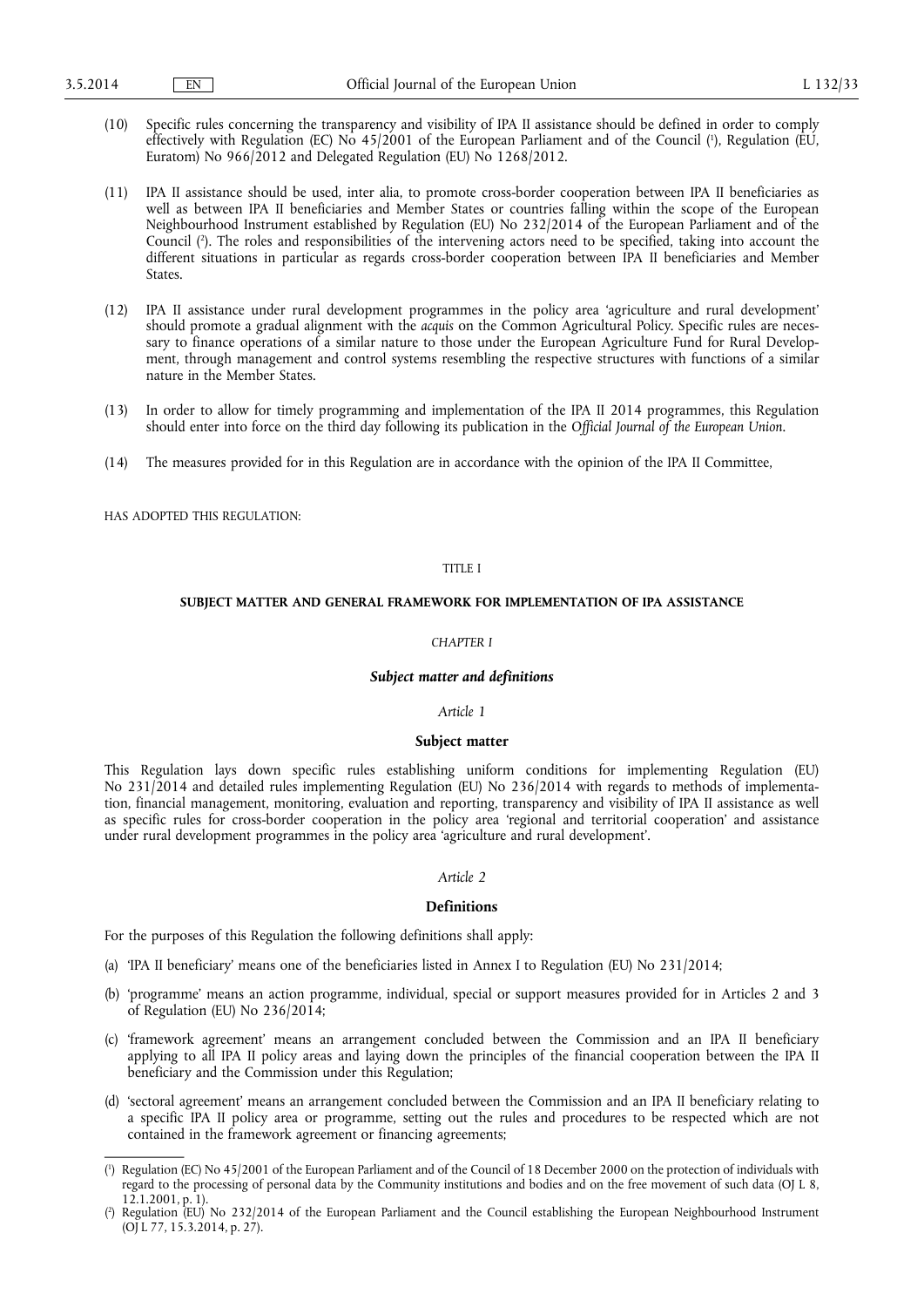- (e) 'policy area(s)' means the main areas of cooperation addressed by actions funded by IPA II assistance, as provided for in Article 3(1) of Regulation (EU) No 231/2014;
- (f) 'authorities' means public entities or bodies of an IPA II beneficiary or a Member State at national, regional or local level;
- (g) 'major project' means a project comprising of a series of works, activities or services which is intended, in itself, to accomplish a definite and indivisible task of a precise economic or technical nature, which has clearly identified goals and whose total cost exceeds that which is specified in the Framework Agreement;
- (h) 'participating countries' means the IPA II beneficiaries alone or the IPA II beneficiaries together with the Member State(s) or with the countries falling within the scope of the European Neighbourhood Instrument participating in a multi-annual programme for cross-border cooperation jointly drawn up by the participating countries;
- (i) 'financing agreement' means an annual or multi-annual agreement concluded between the Commission and an IPA II beneficiary, for implementing the Union's financial assistance through an action falling within the scope of this Regulation.

## *CHAPTER II*

## *General Framework for Implementation of IPA II Assistance*

#### *Article 3*

# **Principles of Union financing**

1. IPA II assistance shall support the implementation of the IPA II beneficiaries' reform efforts as referred to in Article 1 of Regulation (EU) No 231/2014. Specific programmes and stand-alone actions may require both IPA II beneficiary and Union financial contributions.

2. An expenditure item financed under Regulation (EU) No 231/2014 shall not be subject to any other financing under the Union budget.

### *Article 4*

## **Principle of ownership**

1. The ownership of the programming and implementation of IPA II assistance lays primarily with the IPA II beneficiary.

2. The IPA II beneficiary shall appoint a National IPA Coordinator (NIPAC), who shall be the main counterpart of the Commission for the overall process of: strategic planning, coordination of programming, monitoring of implementation, evaluation and reporting of IPA II assistance.

The NIPAC shall:

- (a) ensure coordination within the IPA II beneficiary's administration and with other donors and a close link between the use of IPA II assistance and the general accession process;
- (b) coordinate the participation of IPA II beneficiaries in the relevant territorial cooperation programmes, in particular cross-border cooperation programmes referred to in points (a) to (c) of Article 27 and, if appropriate, transnational or interregional cooperation programmes established and implemented under Regulation (EU) No 1299/2013. The NIPAC may delegate this coordination task to a territorial cooperation coordinator or operating structure as appropriate;
- (c) ensure that the objectives set out in the actions or programmes proposed by the IPA II beneficiaries are coherent with the objectives in the Country Strategy Papers and take due account of the relevant macro-regional and sea basin strategies;
- (d) endeavour that the IPA II beneficiary's administration takes all necessary steps to facilitate the implementation of the related programmes.

The NIPAC shall be a high-ranking representative of the government or the national administration of the IPA II beneficiary with the appropriate authority.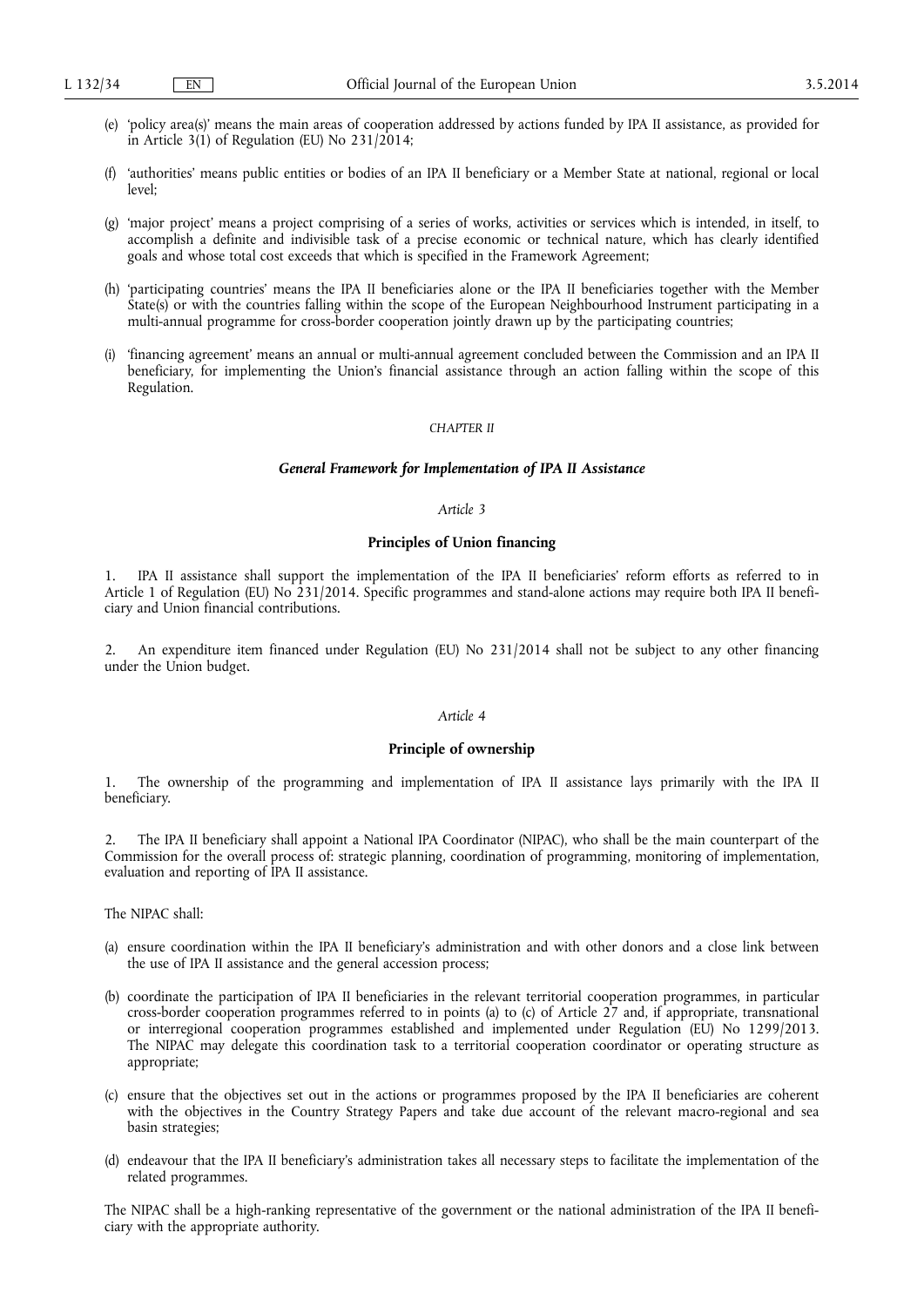3. To provide a strengthened basis for the management of pre-accession assistance and national funds, the Commission and the IPA II beneficiary shall engage in a dialogue on public financial management. In this respect, the Commission shall assess the level of compliance of the administration of the IPA II beneficiary with the principles of an open and orderly public financial management system. Where the administration complies with those requirements only in part, the IPA II beneficiary and the authorising officer responsible shall agree on the necessary measures to address the identified deficiencies.

# *Article 5*

# **Framework agreements and sectoral agreements**

1. The Commission and the IPA II beneficiary shall conclude a framework agreement setting out specific arrangements for the management, control, supervision, monitoring, evaluation, reporting and audit of IPA II assistance committing the IPA II beneficiary to transpose into its legal order the relevant Union regulatory requirements. The framework agreement may be complemented by sectoral agreements setting out specific provisions for the management and implementation of IPA II assistance in specific policy areas or programmes.

2. IPA II assistance shall only be granted to the IPA II beneficiary after the framework agreement referred to in paragraph 1 has entered into force. Where sectoral agreements are concluded, IPA II assistance under the policy area or programme concerned shall be granted after the entry into force of both the framework agreement and the applicable sectoral agreement.

3. The framework agreement shall apply to all financing agreements referred to in Article 6. Sectoral agreements, where relevant, shall apply to all financing agreements concluded in relation to the policy area or programme covered by the sectoral agreement.

4. The framework agreement and, where relevant, sectoral agreements shall lay down, in particular, detailed provisions concerning:

- (a) the structures and authorities needed for the management, control, supervision, monitoring, evaluation, reporting and audit of IPA II assistance, as well as their functions and responsibilities;
- (b) conditions and control requirements for:
	- (i) the establishment of the required structures and authorities by the IPA II beneficiary in order to allow for entrusting budget implementation tasks of IPA II assistance;
	- (ii) the monitoring, suspension or termination of the budget implementation tasks entrusted;
- (c) programming and implementation of IPA II assistance and in particular provisions concerning aid intensities, rates of Union contribution and eligibility;
- (d) procurement, grant and other award procedures, in accordance with Articles 1(3), 8 and 10 of Regulation (EU) No 236/2014;
- (e) rules on taxes, customs duties and other fiscal charges in accordance with Article 5 of Regulation (EU) No 236/2014;
- (f) requirements for payments, examination and acceptance of accounts and financial corrections procedures and decommitment of unused funds;
- (g) protection of the financial interests of the Union, as provided for in Article 7 of Regulation (EU) No 236/2014, and provisions on the reporting of fraud and other irregularities;
- (h) transparency, visibility, information and publicity requirements.

## *Article 6*

## **Financing decisions and financing agreements**

1. The Commission decisions adopting programmes shall meet the requirements necessary to constitute financing decisions in accordance with Article 84(3) of Regulation (EU, Euratom) No 966/2012 and Article 94 of Delegated Regulation (EU) No 1268/2012.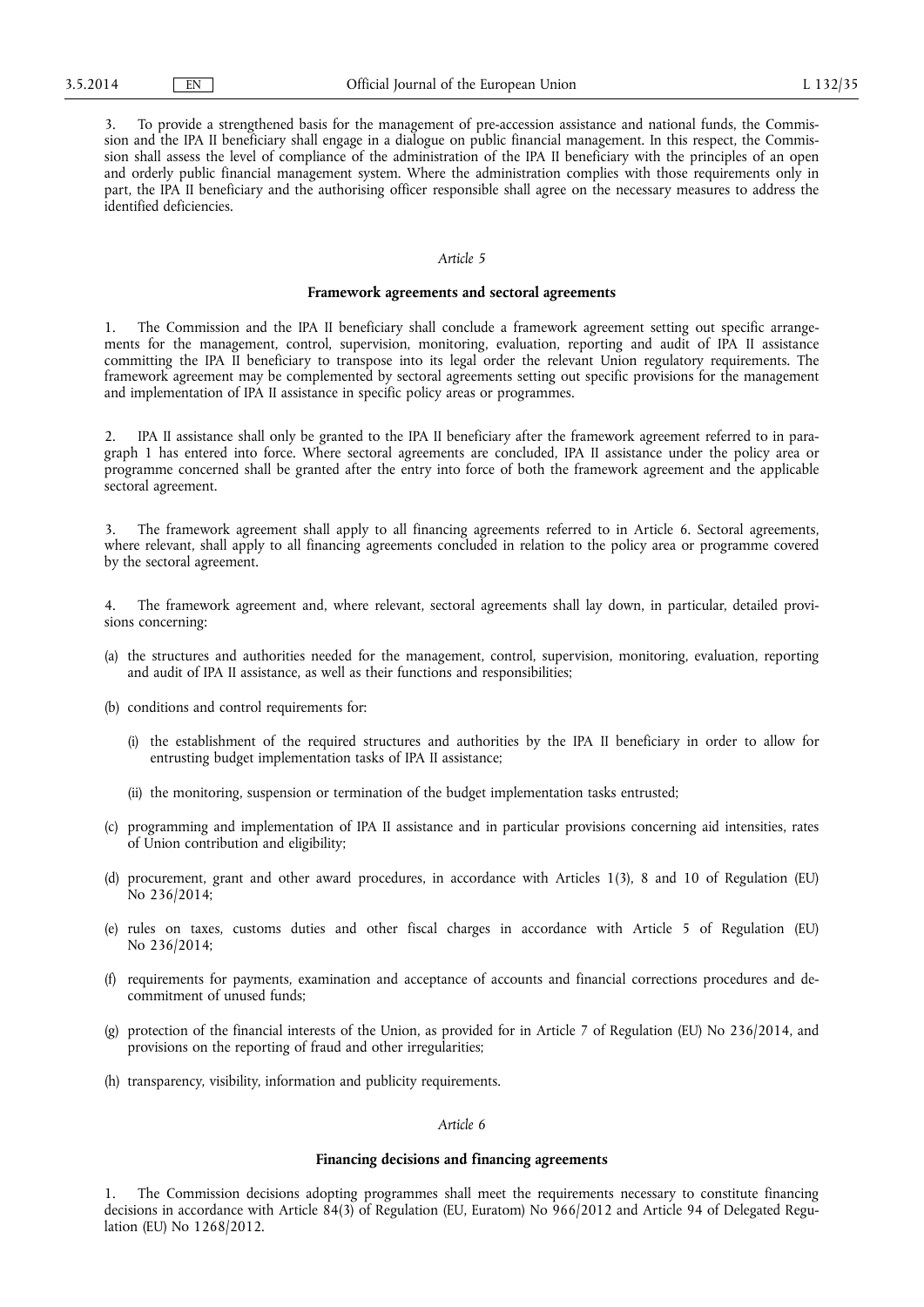2. Where such decisions adopt multi-annual action programmes with split commitments for the policy areas referred to in points (a) to (c) of Article 3 of Regulation (EU) No 231/2014 the programmes shall, where appropriate, include an indicative list of major projects. The Commission shall adopt a decision on the approval of the financial contribution to the selected major project.

3. Financing agreements shall provide, inter alia, the terms on which the IPA II assistance shall be managed, including the applicable methods of implementation, aid intensities, implementation deadlines, as well as rules on the eligibility of expenditure. Where programmes are implemented under indirect management by an IPA II beneficiary, the financing agreement shall include the required provisions of Article 40 of Delegated Regulation (EU) No 1268/2012.

4. Financing agreements for cross-border cooperation programmes as referred to in Title VI, Chapter II may also be signed by the Member State hosting the managing authority of the relevant programme. A single financing agreement for cross-border cooperation programmes as referred to in Title VI, Chapter III, may be signed by all the participating countries in a particular programme.

# TITLE II

## **INDIRECT MANAGEMENT BY IPA II BENEFICIARIES**

#### *CHAPTER I*

#### *Management and control systems*

#### *Article 7*

#### **Structures and authorities**

1. The IPA II beneficiary shall establish the following structures and authorities needed for the management, control, supervision, monitoring, evaluation, reporting and internal audit of IPA II assistance:

- (a) the National IPA Coordinator (NIPAC);
- (b) the National Authorising Officer (NAO);
- (c) the Operating Structures.
- 2. The NAO shall establish a management structure composed of a National Fund and a support office for the NAO.
- 3. The IPA II beneficiary shall provide for an audit authority.

4. The IPA II beneficiary shall ensure adequate segregation of duties between and within the structures and authorities referred to in paragraphs  $\overline{1}$  to 3.

#### *Article 8*

## **Functions and responsibilities of the National IPA Coordinator**

In addition to the functions provided for in Article 4(2), the NIPAC shall take measures to ensure that the objectives set out in the actions or programmes for which budget implementation tasks have been entrusted are appropriately addressed during the implementation of IPA II assistance.

#### *Article 9*

## **Functions and responsibilities of the National Authorising Officer**

1. The NAO shall bear the overall responsibility for the financial management of IPA II assistance in the IPA II beneficiary and for ensuring the legality and regularity of expenditure.

2. The NAO shall be a high-ranking representative of the government or the national administration of the IPA II beneficiary with the appropriate authority.

- 3. The NAO shall, in particular, be responsible for:
- (a) the management of IPA II accounts and financial operations;
- (b) the effective functioning of the internal control systems for the implementation of IPA II assistance;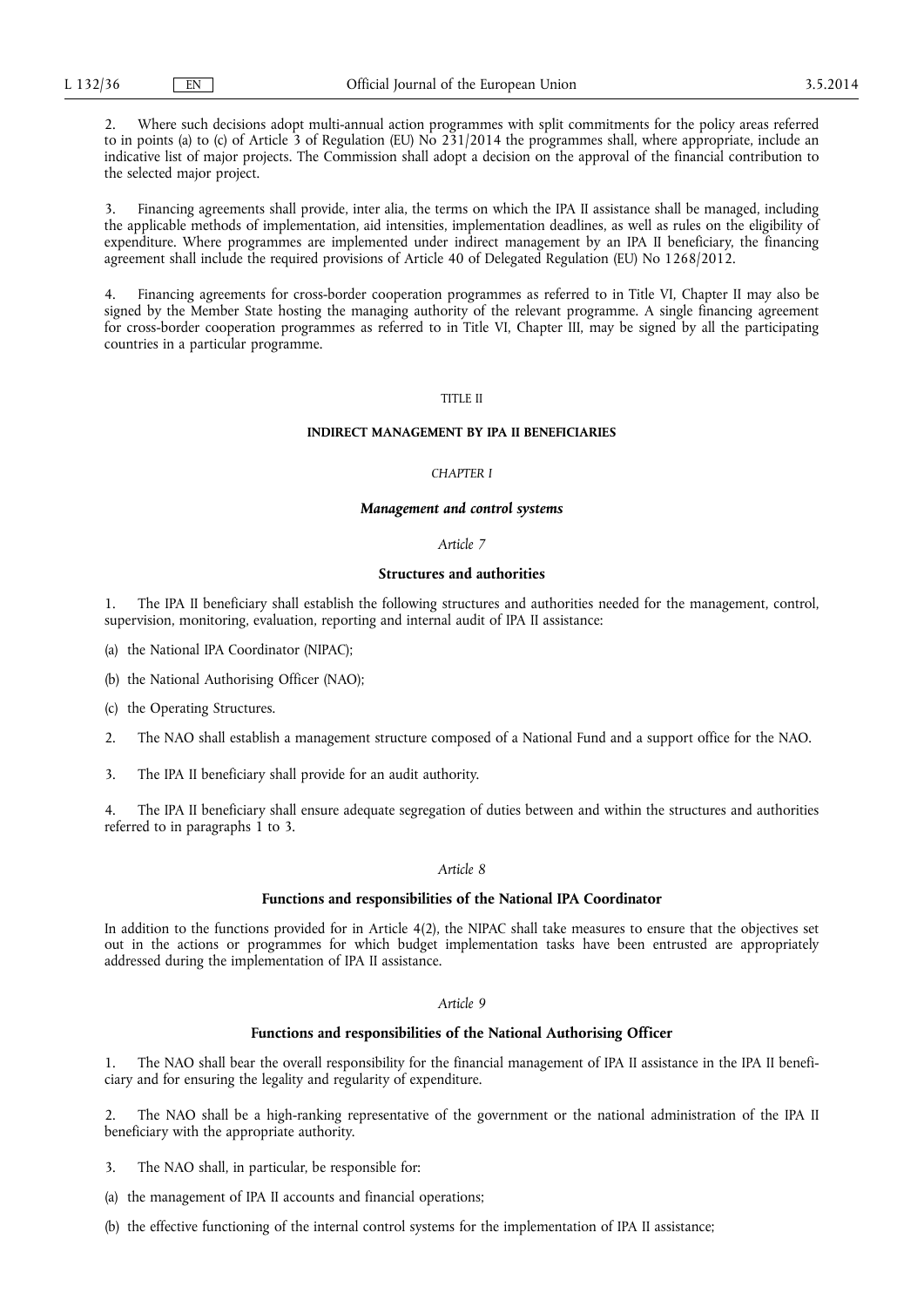(c) putting into place effective and proportionate anti-fraud measures taking into account the risks identified;

(d) launching the process provided for in Article 14.

The NAO shall follow up the reports of the audit authority referred to in Article 12 and shall provide an annual management declaration to the Commission. The annual management declaration shall be drawn up per programme, in the form specified in the Framework Agreement, based on actual supervision by the NAO of the internal control systems throughout the financial year.

At the end of the implementation of a programme, the NAO shall provide a final statement of expenditure.

## *Article 10*

## **Functions and responsibilities of the operating structures**

1. Operating structure(s) shall be established by the IPA II beneficiary to implement and manage the IPA II assistance.

2. The operating structure shall be responsible for the implementation, information and visibility, monitoring and reporting of programmes, and the evaluation thereof whenever relevant, in accordance with the principle of sound financial management, and for ensuring the legality and regularity of the expenditure incurred in the implementation of the programmes under its responsibility.

#### *Article 11*

## **Functions and responsibilities of the management structure**

1. The National Fund shall be located in a national level ministry of the IPA II beneficiary with central budgetary competence. It shall support the NAO in fulfilling his/her tasks in particular those referred to in point (a) of Article 9(3).

2. The NAO support office shall assist the NAO in fulfilling his/her tasks in particular those referred to in point (b) of Article 9(3).

## *Article 12*

## **Functions and responsibilities of the audit authority**

1. In accordance with point (c) of the first subparagraph of Article 60(2) of Regulation (EU, Euratom) No 966/2012, the structures and authorities referred to in Article  $7(1)$  established by the IPA II beneficiary and the management structure referred to in Article 7(2) established by the NAO shall be subject to an independent external audit performed by the audit authority referred to in Article  $7(3)$  which shall be independent from the aforementioned structures and authorities. The IPA II beneficiary shall ensure that the Head of the audit authority possesses adequate competence, knowledge and experience in the field of audit.

2. The audit authority shall carry out audits on the management and control system(s), on actions, transactions and on the annual accounts in line with internationally accepted auditing standards and in accordance with an audit strategy prepared on a tri-annual basis. The audit strategy shall be updated annually.

The audit authority shall prepare an annual audit activity report and an annual audit opinion drawn up in accordance with internationally accepted auditing standards.

4. At the end of the implementation of a programme, the audit authority shall prepare a final audit activity report and provide an audit opinion on the final statement of expenditure.

#### *CHAPTER II*

## *Specific provisions relating to entrusting budget implementation tasks*

#### *Article 13*

### **Conditions for entrusting an IPA II beneficiary with budget implementation tasks**

1. The Commission entrusts budget implementation tasks to an IPA II beneficiary by concluding a financing agreement in accordance with the provisions of Articles 60(1) and (2), 61 and point (b) of Article 184(2) of Regulation (EU, Euratom) No 966/2012.

2. The IPA II beneficiary shall guarantee a level of protection of the financial interests of the Union equivalent to that required under Regulation (EU, Euratom) No 966/2012 and Delegated Regulation (EU) No 1268/2012 and shall set up the necessary structures ensuring the effective functioning of internal control systems.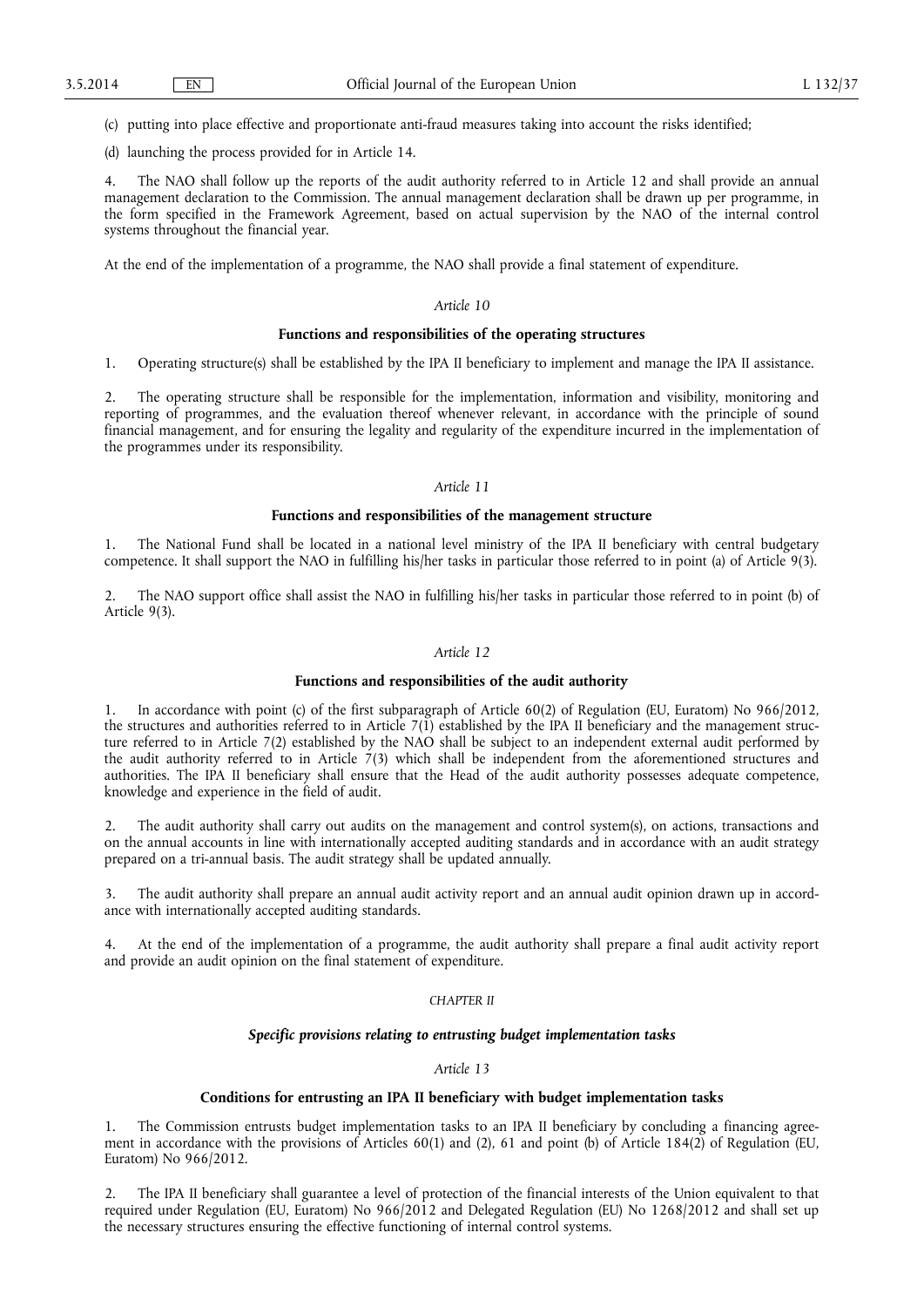3. The management, control, supervision and audit systems set up in the IPA II beneficiary shall provide for an effective internal control system which includes at least the following five areas:

- (a) control environment;
- (b) risk management;
- (c) control activities;
- (d) information and communication;
- (e) monitoring activities.

## *Article 14*

## **Entrusting budget implementation tasks**

1. The NAO, on behalf of the IPA II beneficiary, shall be responsible for submitting to the Commission a request for being entrusted with budget implementation tasks in accordance with Article 13.

2. Before submitting the request referred to in paragraph 1, the NAO shall ensure that the management structure and relevant operating structure(s) satisfy the requirements in points (a), (b) and (d) of the first subparagraph of Article 60(2) of Regulation (EU, Euratom) No 966/2012 and those of Article 13(3) of this Regulation.

3. Before the Commission entrusts budget implementation tasks of IPA II assistance, it shall review the request referred to in paragraph 1 and the established structures and authorities referred to in Article 7 and shall, for the purposes of the *ex ante* assessment pursuant to Article 61(1) of Regulation (EU, Euratom) No 966/2012, obtain evidence that the requirements set out in points (a) to (d) of the first subparagraph of Article 60(2) of Regulation (EU, Euratom) No 966/2012 and those of Article 13(3) of this Regulation are fulfilled.

For entrusting budget implementation tasks of IPA II assistance, the Commission may rely on an *ex ante* assessment carried out with regard to an earlier financing agreement with the IPA II beneficiary or an *ex ante* assessment carried out with regard to the conferral of management powers decided under Council Regulation (EC) No 1085/2006 ( 1 ). The Commission shall request additional evidence if those assessments do not address all the requirements.

4. The NAO shall monitor the continued fulfilment by the management structure and operating structure(s) of the requirements referred to in paragraph 2. In case of failure to satisfy these requirements, the NAO shall inform the Commission without delay, and take any appropriate safeguard measures regarding payments made or contracts signed.

5. The Commission shall monitor the compliance with Article 60(2) and (3) of Regulation (EU, Euratom) No 966/2012 and may take appropriate remedial measures, including suspension or termination of parts of the financing agreement at any time if the requirements are no longer fulfilled.

#### TITLE III

#### **FINANCIAL MANAGEMENT**

## *CHAPTER I*

## *Financial contribution by the Union*

## *Article 15*

## **Eligibility of expenditure**

1. Prior to the conclusion of the relevant financing agreement in accordance with Article 13, contracts and addenda signed, expenditure incurred and payments made by the IPA II beneficiary, shall not be eligible for funding under Regulation (EU) No 231/2014.

- 2. The following expenditure shall not be eligible for funding under Regulation (EU) No 231/2014:
- (a) purchase of land and existing buildings, except where duly justified by the nature of the action in the financing decision;
- (b) other expenditure as may be provided for in the sectoral or financing agreements.

<sup>(</sup> 1 ) Council Regulation (EC) No 1085/2006 of 17 July 2006 establishing an instrument for pre-accession assistance (IPA) (OJ L 210, 31.7.2006, p. 82.)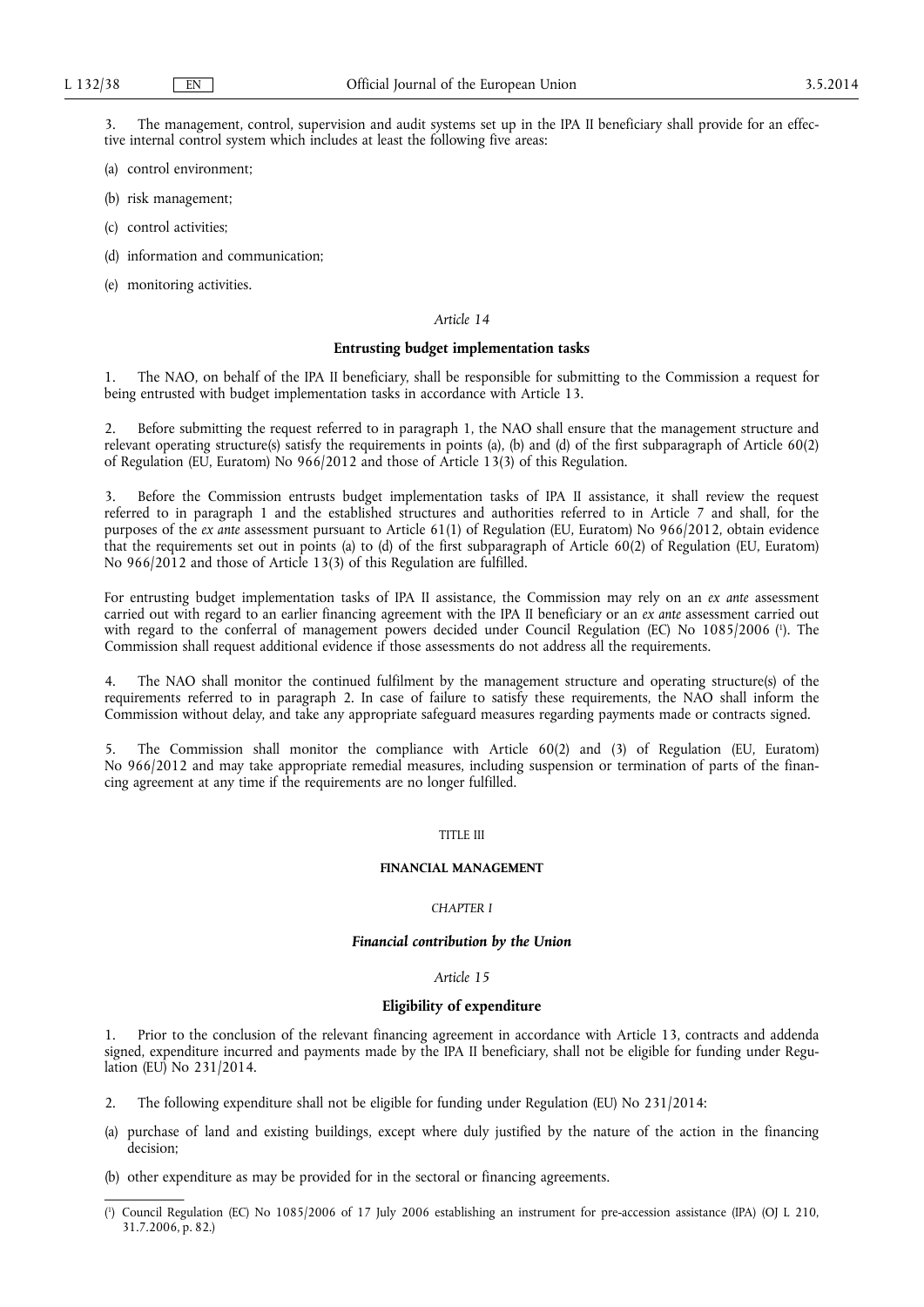## *CHAPTER II*

#### *Rules relating to indirect management by the IPA II beneficiary*

#### *Article 16*

## **Reporting on suspected fraud and other irregularities**

The IPA II beneficiary shall report suspected fraud and other irregularities which have been the subject of a primary administrative or judicial finding, without delay, to the Commission and keep the latter informed of the progress of administrative and legal proceedings. Reporting shall be done by electronic means using the module provided by the Commission for this purpose.

## *Article 17*

### **Financial corrections**

1. In order to ensure that the IPA II funds have been used in accordance with the applicable rules, the Commission shall apply financial correction mechanisms.

2. A financial correction may arise from the following:

(a) identification of a specific error, irregularity or fraud;

(b) identification of a weakness or deficiency in the management and control systems of the IPA II beneficiary.

3. The Commission shall apply the financial corrections on the basis of identification of amounts unduly spent and on the basis of financial implications for the budget. Where such amounts cannot be identified precisely in order to apply individual corrections, the Commission may apply flat-rate corrections or corrections based on an extrapolation of the findings.

4. Financial corrections shall be made as appropriate by compensation.

5. When deciding the amount of a correction, the Commission shall take into account the nature and gravity of the specific error or irregularity and/or the extent and financial implications of the weaknesses or the deficiencies found in the management and control system in the programme concerned.

#### TITLE IV

## **MONITORING, EVALUATION AND REPORTING**

## *CHAPTER I*

## *Monitoring*

## *Article 18*

## **IPA monitoring committee**

1. The Commission and the IPA II beneficiary shall set up an IPA monitoring committee no later than six months after the entry into force of the first financing agreement.

2. The IPA monitoring committee shall review the overall effectiveness, efficiency, quality, coherence, coordination and compliance of the implementation of all actions towards meeting their objectives. For this purpose, it shall, where relevant, base itself on the information provided by the sectoral monitoring committees. It may make recommendations for corrective actions whenever needed.

3. The IPA monitoring committee shall be composed of representatives of the Commission, the NIPAC and other relevant national authorities and bodies of the IPA II beneficiary and, where relevant, international organisations, including international financial institutions and other stakeholders, such as civil society and private sector organisations.

4. A representative of the Commission and the NIPAC shall co-chair the IPA monitoring committee meetings.

5. The IPA monitoring committee shall adopt its rules of procedure.

6. The IPA monitoring committee shall meet at least once a year. Ad hoc meetings may also be convened at the initiative of the Commission or of the IPA II beneficiary, in particular on a thematic basis.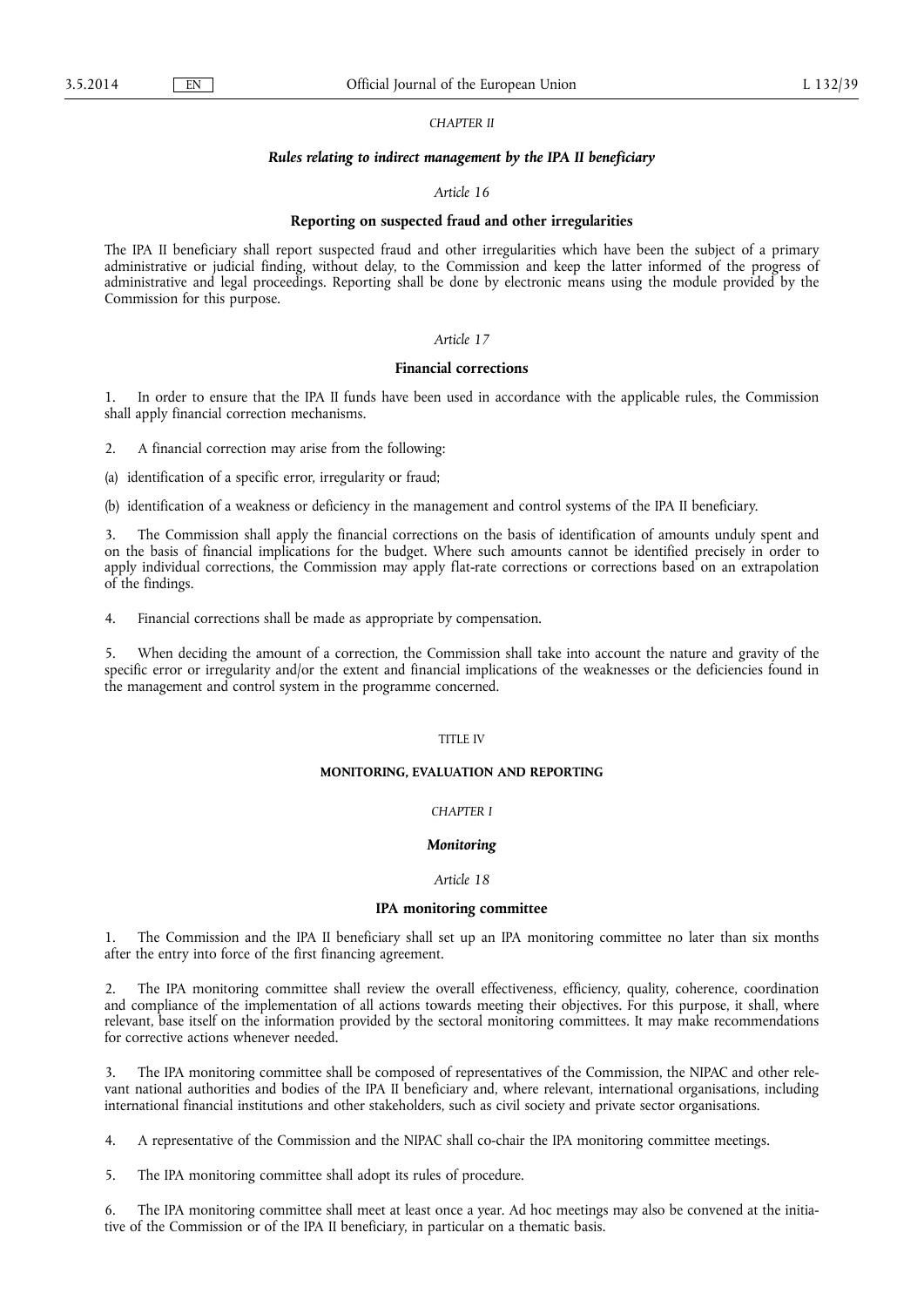#### *Article 19*

## **Sectoral monitoring committees**

1. Under indirect management by IPA II beneficiaries, sectoral monitoring committees shall be set up by the IPA II beneficiary by policy area or by programme no later than six months after the entry into force of the first financing agreement related to the respective policy area or programme. When appropriate, sectoral monitoring committees may be set up on an ad hoc basis under other implementation methods.

2. Each sectoral monitoring committee shall review the effectiveness, efficiency, quality, coherence, coordination and compliance of the implementation of the actions in the policy area or programme and their consistency with the relevant sector strategies. It shall measure progress in relation to achieving the objectives of the actions and their expected outputs, results and impact by means of indicators related to a baseline situation, as well as progress with regard to financial execution. The sectoral monitoring committee shall report to the IPA monitoring committee and may make proposals on any corrective action to ensure the achievement of the objectives of the actions and enhance the efficiency, effectiveness, impact and sustainability of the assistance provided.

3. The sectoral monitoring committee shall be composed of representatives of relevant national authorities and bodies, other stakeholders such as economic, social and environmental partners and, where relevant, international organisations, including international financial institutions and civil society. The Commission shall participate in the work of the committee. A senior representative of the IPA II beneficiary shall chair the sectoral monitoring committee meetings. Depending on the policy area or programme, the Commission may co-chair the committee meetings.

- 4. Each sectoral monitoring committee shall adopt its rules of procedure.
- 5. The sectoral monitoring committees shall meet at least twice a year. Ad hoc meetings may also be convened.

#### *Article 20*

#### **Other monitoring activities**

Other monitoring platforms may be set up where appropriate. Their activities shall be reported to the IPA monitoring committee.

## *CHAPTER II*

## *Evaluation*

## *Article 21*

# **Principles**

1. IPA II assistance shall be subject to evaluations, in accordance with Article 30(4) of Regulation (EU, Euratom) No 966/2012 with the aim of improving its relevance, coherence, quality, efficiency, effectiveness, Union added value, consistency and synergy with the relevant policy dialogue.

Evaluations may be carried out at policy, strategic, thematic, sectoral, programme and operational level as well as at country or regional level.

3. The results of evaluations shall be taken into account by the IPA monitoring committee and the sectoral monitoring committees.

#### *Article 22*

## **Evaluations by the IPA II beneficiary under indirect management**

1. An IPA II beneficiary which has been entrusted budget implementation tasks of IPA II assistance shall be responsible for conducting evaluations of the programmes it manages.

2. The IPA II beneficiary shall draw up an evaluation plan presenting the evaluation activities which it intends to carry out in the different phases of the implementation.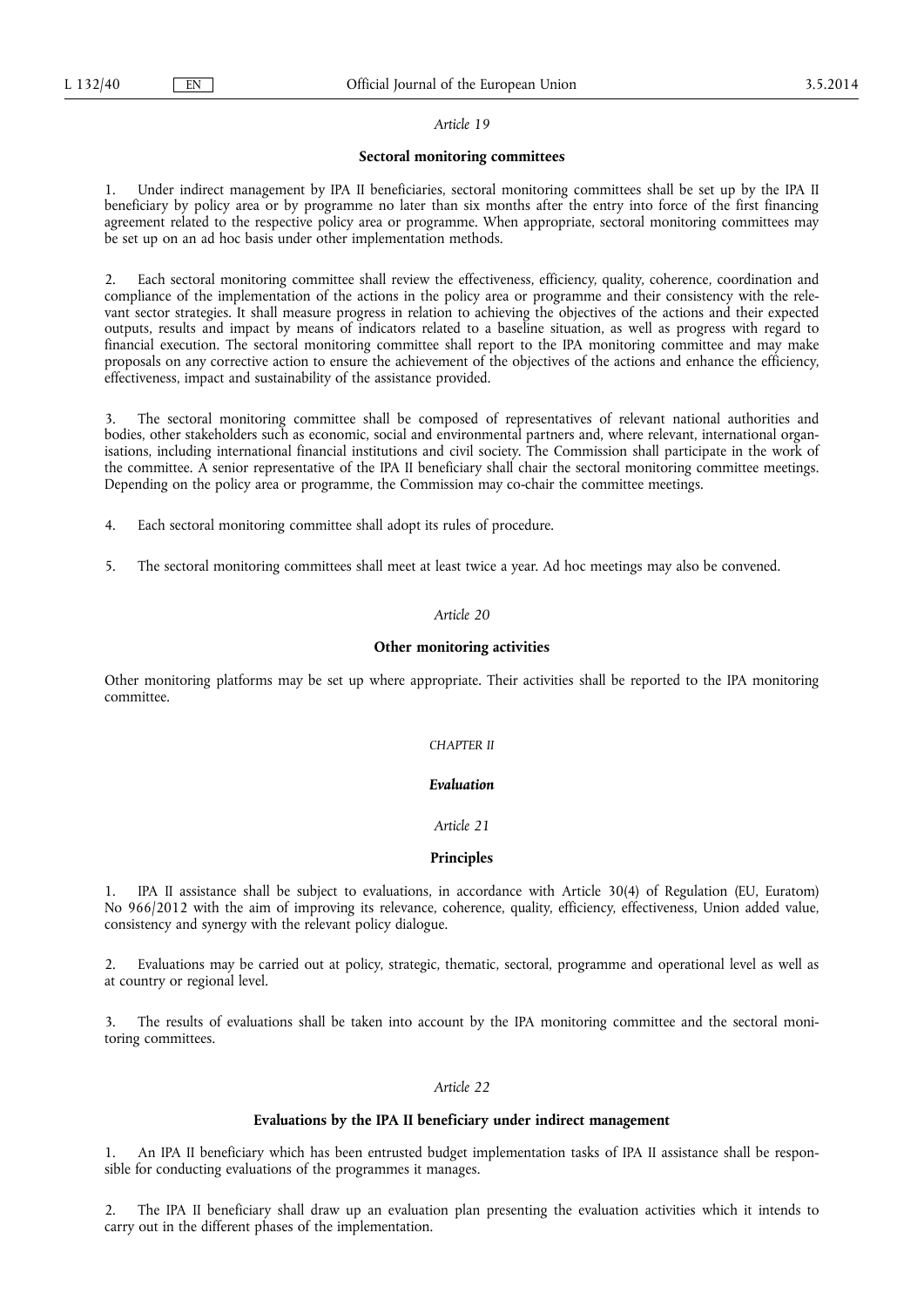## *CHAPTER III*

# *Reporting*

#### *Article 23*

#### **Annual reports on implementation of IPA II assistance by IPA II beneficiaries under indirect management**

1. By 15 February of the following financial year, the IPA II beneficiary shall in accordance with points (a) to (c) of the first subparagraph of Article 60(5) of Regulation (EU, Euratom) No 966/2012 provide the Commission with:

- (a) an annual report on the implementation of the tasks entrusted;
- (b) annual financial reports or statements on accrual basis as specified in the financing agreement, drawn up for the expenditure incurred in the execution of the tasks entrusted;
- (c) an annual management declaration, as provided for by Article 9(4);
- (d) a summary of the reports on the audits and controls carried out by the management structure, providing a sound basis for the management declaration. Such summary shall include an analysis of the nature and extent of errors and weaknesses identified in systems, corrective action taken or planned as well as the follow-up given to the reports issued by the audit authority.

2. By 15 March of the following financial year, IPA II beneficiary shall provide the Commission with an audit opinion in accordance with Article 60(5) of Regulation (EU, Euratom) No 966/2012.

3. At the end of the implementation of each programme, the IPA II beneficiary shall submit a final report which shall cover the whole period of implementation and may include the last annual report.

Depending on the action or programme under its responsibility, the operating structure may be required to draw up a comprehensive annual report covering the full financial year, to be submitted by the NIPAC to the Commission, after examination by the responsible sectoral monitoring committee.

## TITLE V

#### **TRANSPARENCY AND VISIBILITY**

## *Article 24*

## **Information, publicity and transparency**

1. Any actor implementing IPA II assistance as defined in points (a) to (c) of Article 58(1) of Regulation (EU, Euratom) No 966/2012 shall fulfil the requirements on information, publicity and transparency in accordance with Article 35(2) of Regulation (EU, Euratom) No 966/2012, and ensure appropriate visibility of the actions.

2. In the case of indirect management by an IPA II beneficiary, the operating structures shall be responsible for publishing information on recipients of Union funds in accordance with Articles 21 and 22 of Delegated Regulation (EU) No 1268/2012. The operating structures shall ensure that the recipient is informed that it will be included in the published list of recipients. Any personal data included in this list shall be processed in accordance with the requirements of Regulation (EC) No 45/2001.

3. The country/multi-country strategy papers and any revision thereof as well as programmes, shall be public documents, where applicable, and shall be made available to the general public and civil society.

# *Article 25*

### **Visibility and communication**

The Commission and the IPA II beneficiary shall agree on a coherent plan of communication activities to make available and actively publicise information about IPA II assistance in the IPA II beneficiary.

2. The IPA II beneficiary shall report on its visibility and communication activities to the IPA monitoring committee and the sectoral monitoring committees.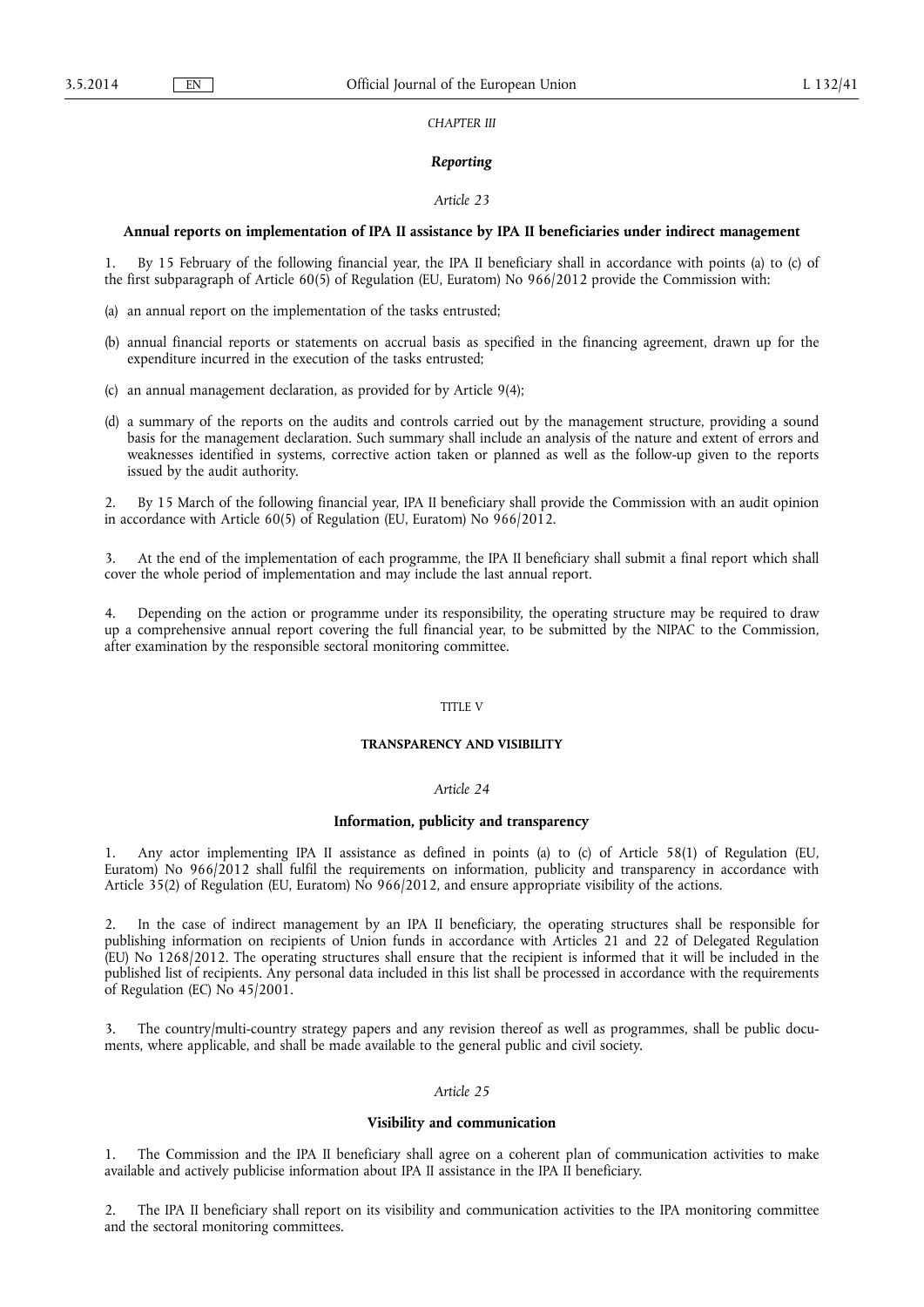#### TITLE VI

## **CROSS-BORDER COOPERATION**

## *CHAPTER I*

#### *General provisions*

*Article 26* 

## **Definitions**

1. For the purposes of this Title the following definitions shall apply:

- (a) 'operation' means a project, contract, action or group of projects selected by the joint monitoring committee or the contracting authority of the programme concerned, or under its responsibility, that contribute to the objectives, as regards the cross-border cooperation programmes under point (a) of Article 27, of the priority axis or priority axes to which it relates or, as regards cross-border cooperation programmes in points (b) or (c) of Article 27 of a thematic priority or thematic priorities to which it relates;
- (b) 'beneficiary' means a public or private body, responsible for initiating or initiating and implementing operations; in the context of State aid schemes (as defined in Article 2(13) of Regulation (EU) No 1303/2013 of the European Parliament and of the Council ( 1 )), the term 'beneficiary' means the body which receives the aid, as far as crossborder cooperation programmes involving Member States are concerned.

2. For the purposes of Chapters I and II of this Title, as far as cross-border cooperation programmes involving Member States are concerned, 'public expenditure', 'programming', 'Partnership Agreement', and 'document' shall be used in accordance with the definitions given in Article 2 of Regulation (EU) No 1303/2013.

#### *Article 27*

## **Form of assistance**

Assistance shall be provided to one of the following forms of cross-border cooperation:

- (a) cross-border cooperation between one or more Member States and one or more IPA II beneficiaries as provided for in Chapter II;
- (b) cross-border cooperation between two or more IPA II beneficiaries as provided for in Chapter III;
- (c) cross-border cooperation between an IPA II beneficiary and countries under the European Neighbourhood Instrument as provided for in Chapter III.

## *Article 28*

#### **Aid intensity and rate of IPA II assistance**

1. The Commission decision adopting a cross-border cooperation programme for the forms of cooperation referred to in Article 27 shall fix the co-financing rate and the maximum amount of IPA II assistance, based either on:

- (a) total eligible expenditure, including public and private expenditure; or
- (b) public eligible expenditure.

2. For cross- border cooperation programmes under point (a) of Article 27, the Union co-financing rate at the level of each priority axis of a cross-border cooperation programme as referred to in Article 34(2) shall not be less than 20 % and not higher than 85 % of the eligible expenditure.

<sup>(</sup> 1 ) Regulation (EU) No 1303/2013 of the European Parliament and of the Council of 17 December 2013 laying down common provisions on the European Regional Development Fund, the European Social Fund, the Cohesion Fund, the European Agricultural Fund for Rural Development and the European Maritime and Fisheries Fund and laying down general provisions on the European Regional Development Fund, the European Social Fund, the Cohesion Fund and the European Maritime and Fisheries Fund and repealing Council Regulation (EC) No 1083/2006 (OJ L 347, 20.12.2013, p. 320).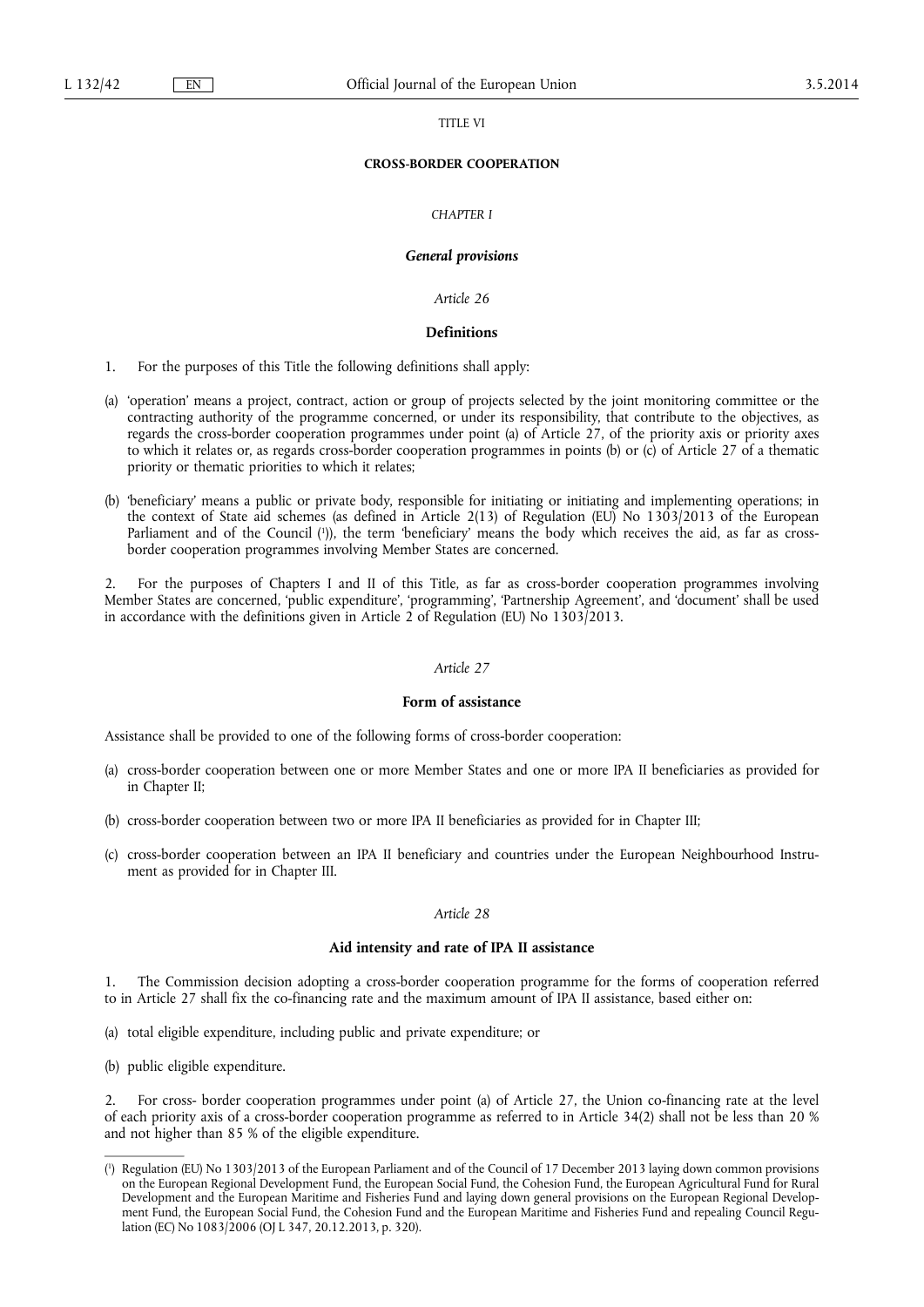3. For cross-border cooperation programmes under points (b) and (c) of Article 27, the Union co-financing rate at the level of each thematic priority shall not be less than 20 % and not higher than 85 % of the eligible expenditure. For technical assistance the co-financing rate shall be 100 %.

## *Article 29*

#### **Thematic priorities and concentration of IPA II assistance**

- 1. Thematic priorities of IPA II assistance shall be those defined in Annex III to Regulation (EU) No 231/2014.
- 2. A maximum of 4 thematic priorities shall be selected for each cross-border cooperation programme.

## *Article 30*

## **Geographical coverage**

The list of eligible regions shall be included in the relevant cross-border cooperation programme which shall be as follows:

- (a) for cross-border cooperation programmes referred to in point (a) of Article 27, Nomenclature of Territorial Units for Statistics (NUTS) level 3 regions or, in the absence of NUTS classification, equivalent areas along land borders or along maritime borders separated by a maximum of 150 km, without prejudice to potential adjustments needed to ensure the coherence and continuity of cross-border programmes established for the 2007-2013 programming period;
- (b) for cross-border cooperation programmes referred to in points (b) and (c) of Article 27, the eligible regions shall be established in the relevant cross-border cooperation programme, as appropriate.

## *Article 31*

# **Preparation, assessment, approval and amendment of cross-border cooperation programmes**

1. Thematic priorities for each cross-border cooperation programme shall be agreed between the participating countries for each border or group of borders based on the thematic priorities as defined in Annex III to Regulation (EU) No 231/2014.

2. The Commission shall assess the consistency of cross-border cooperation programmes with this Regulation, their effective contribution to the selected thematic priorities in Annex III to Regulation (EU) No 231/2014, and also, as far as participating Member States are concerned, the relevant Partnership Agreement.

3. The Commission shall make observations within three months of the date of submission of the cross-border cooperation programme. The participating countries shall provide to the Commission all necessary additional information and, where appropriate, revise the proposed cross-border cooperation programme.

4. When approving each cross-border cooperation programme following its formal submission, the Commission has to ensure that any of its observations have been adequately taken into account.

5. Requests for amendment of cross-border cooperation programmes submitted by the participating countries shall be duly substantiated and shall in particular set out the expected impact of the changes to the cross-border cooperation programme on achieving its objectives. These requests shall be accompanied by the revised programme. Paragraphs 2 and 3 shall apply to amendments of cross-border cooperation programmes.

## *Article 32*

#### **Technical assistance**

1. Each cross-border cooperation programme shall include a specific budget allocation for technical assistance operations, including preparation, management, monitoring, evaluation, information, communication, networking, complaint resolution, control and audit activities related to the implementation of the programme and activities to reinforce the administrative capacity for implementing the programme. IPA II assistance may also be used by the participating countries to support actions for the reduction of administrative burden for beneficiaries, including electronic data exchange systems, and actions to reinforce the capacity of, and exchange best practices between, authorities in the participating countries and of beneficiaries to administer and use the IPA II assistance. These actions may concern preceding and subsequent programming periods.

2. By way of derogation from Article 15(1), the expenditure for technical assistance to support the preparation of a cross-border cooperation programme and the setting-up of management and control systems may be eligible before the date of adoption of the Commission decision for the approval of the a cross-border cooperation programme, but not earlier than 1 January 2014.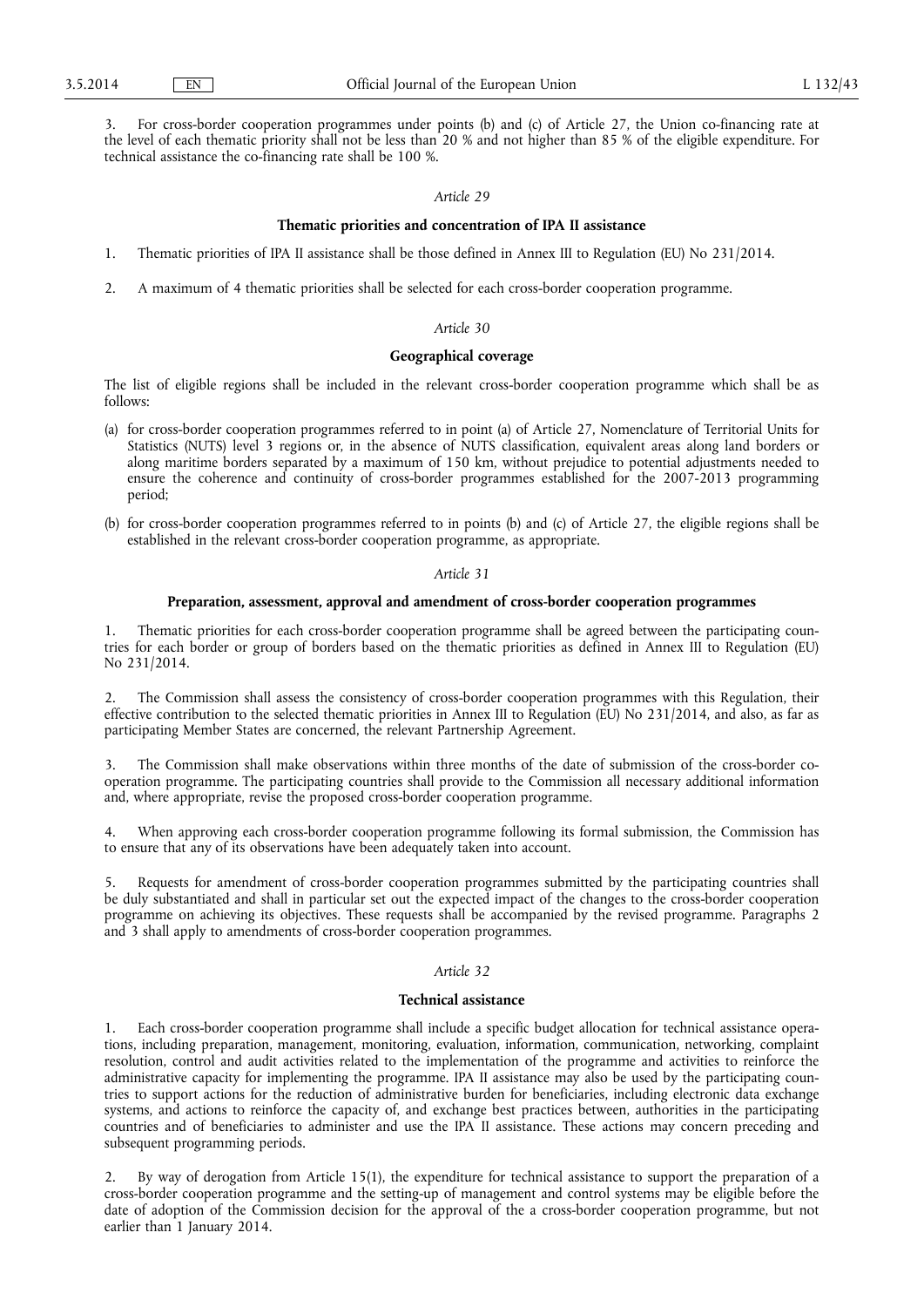### *CHAPTER II*

#### *Cross-border cooperation between Member States and IPA II beneficiaries*

## *Article 33*

#### **Applicable provisions**

1. As far as the Member State(s) participating in a cross-border cooperation programme under this Chapter are concerned, in particular the Member State where the managing authority shall be located, the rules applicable to the European territorial cooperation goal provided for in Regulation (EU) No 1303/2013 and Regulation (EU) No 1299/2013 of the European Parliament and of the Council ( 1 ) shall apply, as provided for in this Chapter. Where such rules refer to the European Structural and Investment Funds as defined in Article 1 of Regulation (EU) No 1303/2013, for the purposes of this Chapter, IPA II assistance is also considered to be covered.

2. As far as the IPA II beneficiaries participating in a cross-border cooperation programme under this Chapter are concerned, the rules applicable to the European territorial cooperation apply, as provided for in this Chapter, without prejudice to reasoned derogations set out in the relevant financing agreement.

#### *Article 34*

### **Programming**

1. Cross-border cooperation programmes shall be drawn up in accordance with the partnership principle as set out in Article 5(1) and (2) of Regulation (EU) No 1303/2013 and in accordance with Article 8(2) to (4), (7), (9) and (10) of Regulation (EU) No 1299/2013.

2. Cross-border cooperation programmes shall consist of priority axes. Without prejudice to Article 32, a priority axis shall correspond to a thematic priority referred to in Article 29. Within a priority axis, where appropriate and in order to increase its impact and effectiveness through a coherent integrated approach, elements of other thematic priorities may be added.

3. Cross-border cooperation programmes may carry out actions of community-led local development in the meaning of Articles 32 to 35 of Regulation (EU) No 1303/2013, of joint action plans in the meaning of Articles 104 to 109 of that Regulation and of integrated territorial investments in the meaning of Article 36 of that Regulation, taking into account the underlying principles of these instruments and Articles 9 to 11 of Regulation (EU) No 1299/2013. The specific rules and conditions shall be agreed between the Commission and the participating countries for each crossborder cooperation programme.

4. Cross-border cooperation programmes shall be submitted electronically to the Commission by the Member State where the programme's managing authority shall be located.

5. The European Investment Bank (EIB) may, at the request of participating countries, participate in the preparation of, as well as in activities relating to the preparation of operations, in particular major projects.

The Commission may consult the EIB before the adoption of cross-border cooperation programmes.

## *Article 35*

## **Technical assistance**

The amount of IPA II assistance to be allocated to technical assistance shall be limited to 10 % of the total amount allocated to the cross-border cooperation programme, but shall not be less than EUR 1 500 000.

### *Article 36*

## **Implementation mode and designation of programme authorities**

1. Cross-border cooperation programmes under this Chapter shall be implemented under shared management. Consequently, Member States and the Commission shall be responsible for the management and control of programmes in accordance with their respective responsibilities as provided for in Regulation (EU, Euratom) No 966/2012 and Delegated Regulation (EU) No 1268/2012 and in this Regulation.

Articles 73 and 74 of Regulation (EU) No 1303/2013 concerning the responsibilities of the Member States under shared management shall apply to the Member State where the managing authority is located.

<sup>(</sup> 1 ) Regulation (EU) No 1299/2013 of the European Parliament and of the Council of 17 December 2013 on specific provisions for the support from the European Regional Development Fund to the European territorial cooperation goal (OJ L 347, 20.12.2013, p. 259).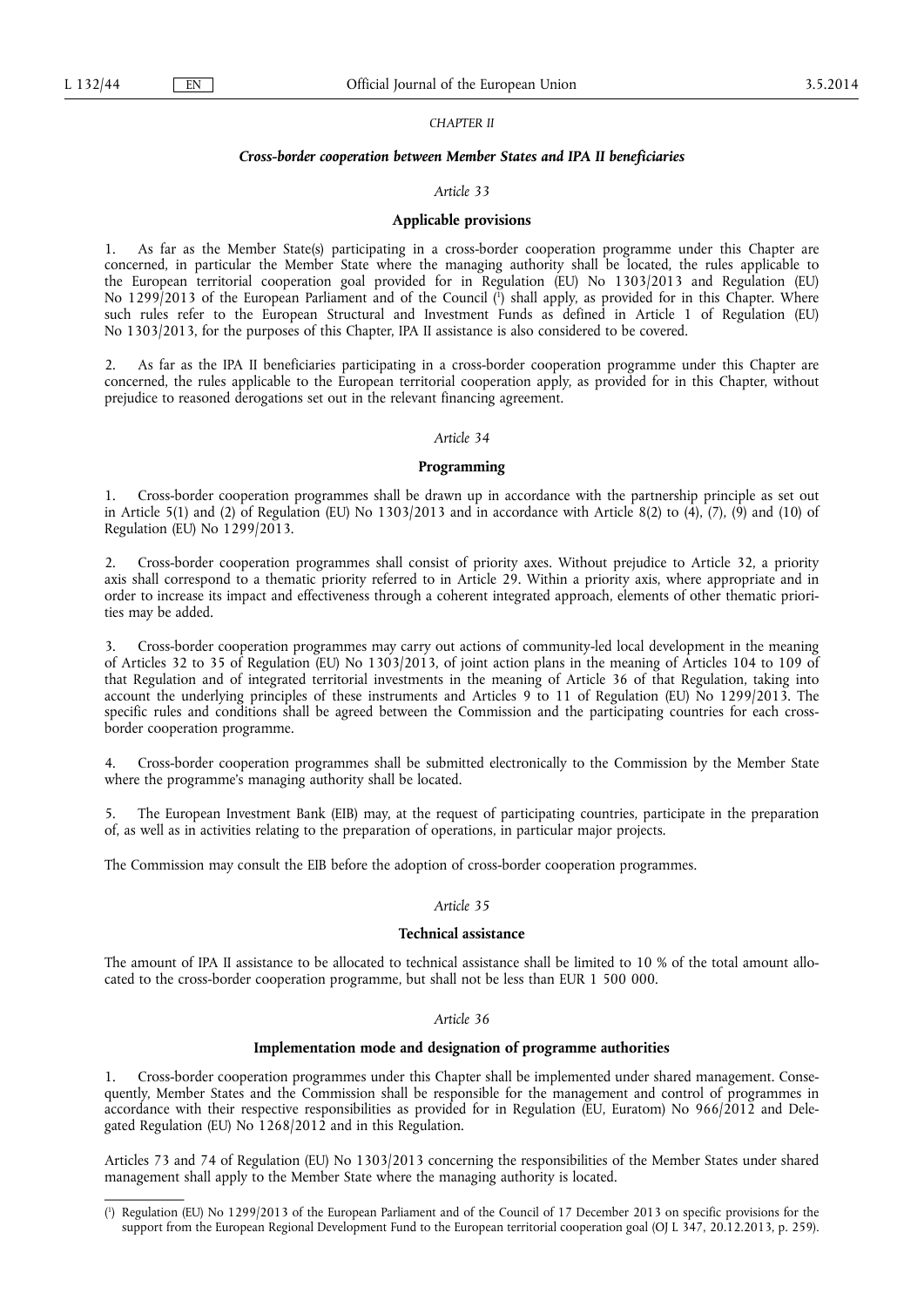Article 75 of Regulation (EU) No 1303/2013 concerning the powers and responsibilities of the Commission under shared management shall apply.

2. The participating countries in a cross-border cooperation programme shall designate, for the purposes of Article 123(1) of Regulation (EU) No 1303/2013, a single managing authority; for the purpose of Article 123(2) of that Regulation, a single certifying authority; and for the purpose of Article 123(4) of that Regulation, a single audit authority.

3. The managing authority and the audit authority shall be situated in the same Member State. The participating countries in a cross-border cooperation programme may designate the single managing authority to carry out the functions of the certifying authority.

The procedure for the designation of the managing authority and, where appropriate, of the certifying authority, set out in Article 124 of Regulation (EU) No 1303/2013, shall be carried out by the Member State in which the authority is located.

Designations provided for in this Article shall be without prejudice to the apportionment of liabilities in relation to the application of financial corrections among the participating countries as provided for in the cross-border cooperation programme.

## *Article 37*

## **Functions of the programme authorities**

1. Article 125 of Regulation (EU) No 1303/2013 and Article 23(1), (2), (4) and (5) of Regulation (EU) No 1299/2013 concerning the functions of the managing authority shall apply.

2. Article 126 of Regulation (EU) No 1303/2013 and Article 24 of Regulation (EU) No 1299/2013 concerning the functions of the certifying authority shall apply.

The certifying authority shall receive the payments made by the Commission and shall, as a general rule, make payments to the lead beneficiary in accordance with Article 132 of Regulation (EU) No 1303/2013.

3. Article 127 of Regulation (EU) No 1303/2013 and Article 25 of Regulation (EU) No 1299/2013 concerning the functions of the audit authority shall apply.

## *Article 38*

## **Joint monitoring committee**

1. Within three months of the date of notification to the Member State of the decision approving cross-border cooperation programme, the participating countries shall set up a Joint monitoring committee (hereinafter referred to as 'JMC').

2. The JMC shall be composed of representatives of the Commission, the NIPAC and other relevant national authorities and bodies of the IPA II beneficiary], the participating Member State(s) and, where relevant, international financial institutions and other stakeholders, including civil society and private sector organisations.

3. The JMC shall be chaired by a representative of one of the participating countries or of the managing authority.

4. The Commission shall participate in the work of the JMC in an advisory capacity.

5. If the EIB contributes to a programme, it may participate in the work of the JMC in an advisory capacity.

6. The JMC shall review the overall effectiveness, quality and coherence of the implementation of all actions towards meeting the objectives set out in the cross-border programme, the financing agreements and the relevant strategy paper(s). It may make recommendations for corrective actions whenever needed.

Articles 49 and 110 of Regulation (EU) No 1303/2013 concerning its functions shall also apply.

The JMC and the managing authority shall carry out monitoring by reference to indicators laid down in the relevant cross-border cooperation programme, in accordance with Article 16 of Regulation (EU) No 1299/2013.

7. The JMC shall adopt its rules of procedure.

8. The JMC shall meet at least once a year. Additional meetings may also be convened at the initiative of one of the participating countries or of the Commission, in particular on a thematic basis.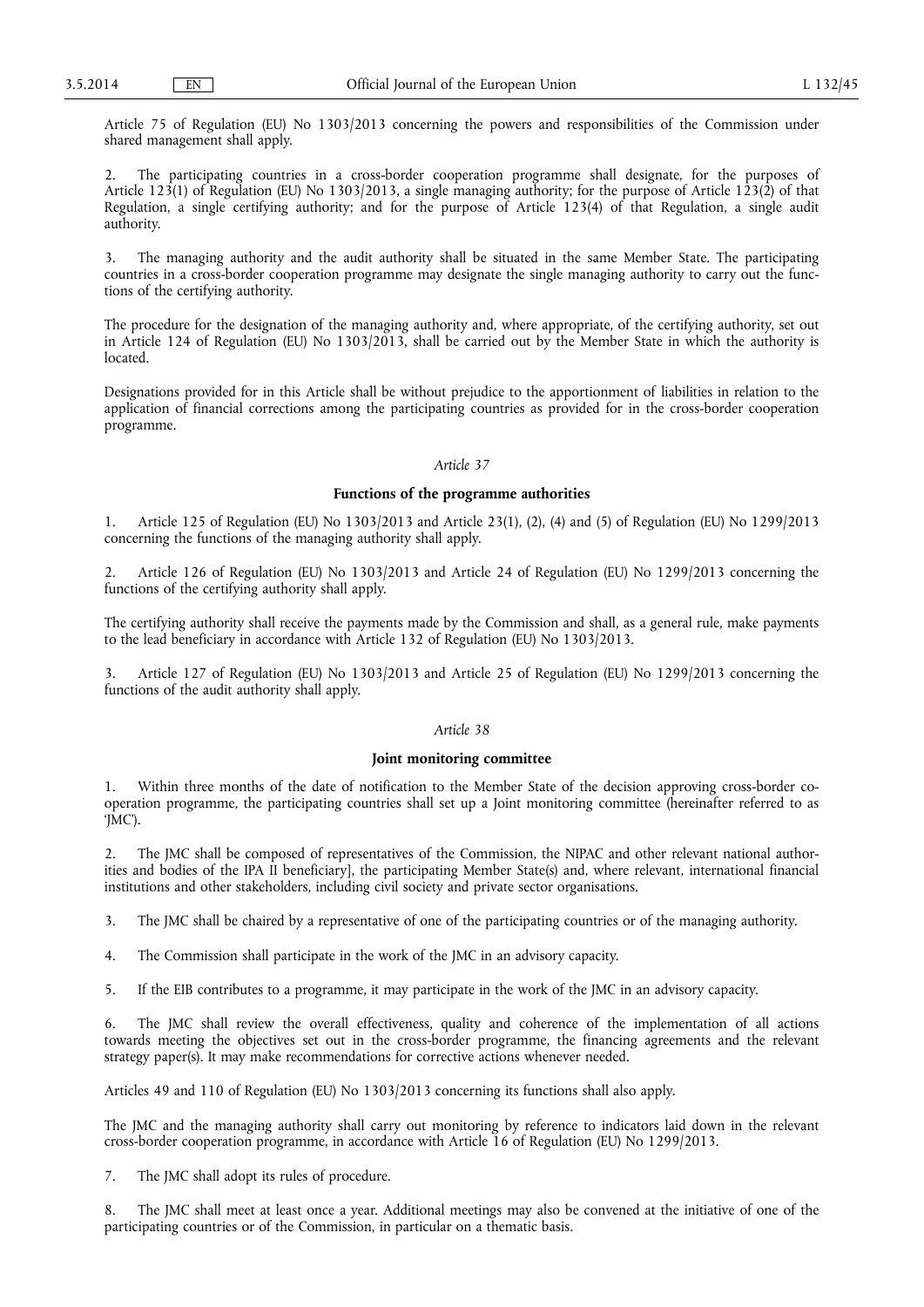#### *Article 39*

## **Selection of operations**

1. Operations under cross-border cooperation programmes shall be selected by the JMC.

The JMC may set up a steering committee acting under its responsibility for the selection of operations.

2. Selected operations shall involve beneficiaries from at least two participating countries, at least one of which shall be from a Member State. An operation may be implemented in a single participating country, provided that cross-border impacts and benefits are identified.

3. Beneficiaries shall cooperate in the development and implementation of operations. In addition, they shall cooperate in either the staffing or the financing of operations.

#### *Article 40*

## **Beneficiaries**

Where there are two or more beneficiaries for an operation in a cross-border cooperation programme, one of them shall be designated by all the beneficiaries as the lead beneficiary.

2. The lead beneficiary shall carry out the following tasks:

- (a) lay down the arrangements with other beneficiaries in an agreement comprising provisions that, inter alia, guarantee the sound financial management of the funds allocated to the operation, including the arrangements for recovering amounts unduly paid;
- (b) assume responsibility for ensuring implementation of the entire operation;
- (c) ensure that expenditure presented by all beneficiaries has been incurred in implementing the operation and corresponds to the activities agreed between all the beneficiaries, and in accordance with the document provided by the managing authority as provided for in paragraph 6;
- (d) ensure that the expenditure presented by other beneficiaries has been verified by a controller(s) where this verification is not carried out by the managing authority in accordance with Article 23(1) of Regulation (EU) No 1299/2013.

3. If not otherwise specified in the arrangements referred to in point (a) of paragraph (2), the lead beneficiary shall ensure that the other beneficiaries receive the total amount of the public support as quickly as possible and in full. No amount shall be deducted or withheld and no specific charge or other charge with equivalent effect shall be levied that would reduce those amounts for the other beneficiaries.

4. Lead or sole beneficiaries shall be located in a participating country.

5. Notwithstanding Article 39(2) of this Regulation, an European grouping of territorial cooperation set up in accordance with Regulation (EC) No 1082/2006 of the European Parliament and of the Council ( 1 ) or another legal body established under the laws of one of the participating countries may apply as sole beneficiary for an operation provided that it is set up by public authorities and bodies from at least two participating countries.

6. The managing authority shall provide to the lead or sole beneficiary for each operation a document setting out the conditions for support of the operation, including the specific requirements concerning the products or services to be delivered under the operation, the financing plan and the time-limit for execution.

## *Article 41*

## **Evaluation**

1. Evaluations shall be carried out by internal or external experts that are functionally independent of the authorities responsible for programme implementation. All evaluations shall be made public.

2. The participating countries shall jointly carry out an *ex ante* evaluation in accordance with Article 55 of Regulation (EU) No 1303/2013.

- 3. Article 56 of Regulation (EU) No 1303/2013 concerning evaluation during the programming period shall apply.
- 4. Article 57 of Regulation (EU) No 1303/2013 concerning evaluation *ex post* shall apply.

<sup>(</sup> 1 ) Regulation (EC) No 1082/2006 of the European Parliament and of the Council of 5 July 2006 on a European grouping of territorial cooperation (EGTC) (OJ L 210, 31.7.2006, p. 19).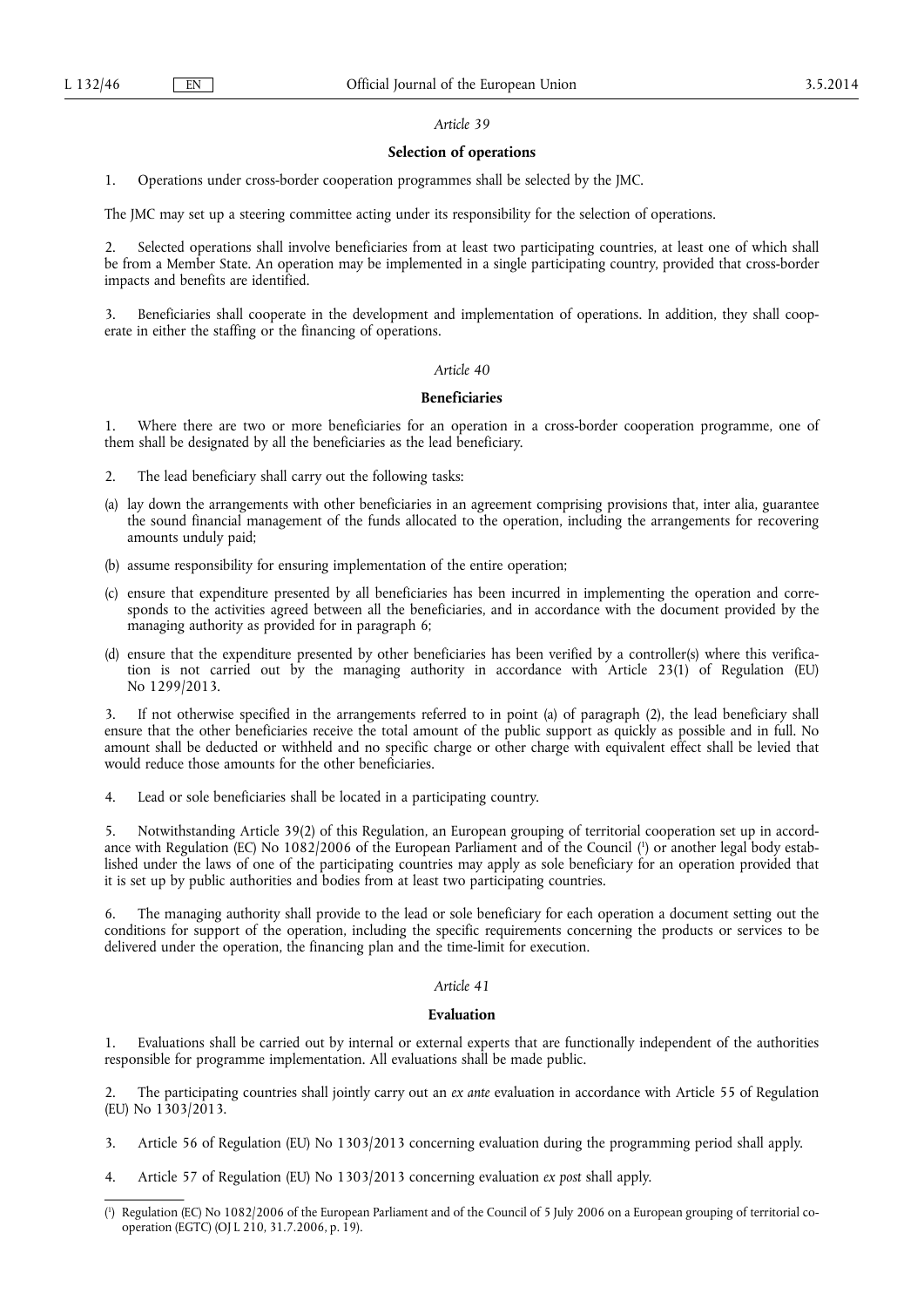## *Article 42*

#### **Reporting, information and communication**

1. Article 14 of Regulation (EU) No 1299/2013 concerning implementation reports shall apply.

2. The annual review meeting shall be organised in accordance with Article 15 of Regulation (EU) No 1299/2013.

3. By 31 January, 31 July and 31 October of each year, the managing authority shall transmit electronically to the Commission for monitoring purposes, for each cross-border programme and by priority axis:

(a) the total and public eligible cost of the operations and the number of operations selected for support;

(b) the total eligible expenditure declared by beneficiaries to the managing authority.

In addition, the transmission made by 31 January shall contain the data referred to in points (a) and (b) broken down by category of intervention. This transmission shall be considered to fulfil the requirement for the submission of financial data referred to in Article 50(2) of Regulation (EU) No 1303/2013.

A forecast of the amount for which the managing authority expects to submit payment applications for the current financial year and the subsequent financial year shall accompany the transmissions to be made by 31 January and 31 July.

The cut-off date for the data submitted under this paragraph shall be the end of the month preceding the month of submission.

4. The managing authority shall coordinate the tasks linked to the requirements on information, publicity and transparency under Article 24(1) and (3) of this Regulation.

By way of derogation from Article 25 of this Regulation, the managing authority shall be responsible for the information and communication activities as set out in Articles 115 and 116 of Regulation (EU) No 1303/2013.

# *Article 43*

#### **Eligibility and durability**

1. By way of derogation from Article 15(1) of this Regulation, expenditure shall be eligible for funding under IPA II cross-border cooperation assistance:

- (a) if it has been incurred by a beneficiary from a Member State and paid between 1 January 2014 and 31 December 2022; or
- (b) if it has been incurred by a beneficiary from an IPA II beneficiary and paid after the submission of the cross-border cooperation programme.

In addition to the rules set out in Article 15(2) of this Regulation, IPA II cross-border cooperation assistance shall not support:

- (a) interest on debt;
- (b) value added tax (VAT) except where it is non-recoverable under national VAT legislation;
- (c) the decommissioning and the construction of nuclear power stations;
- (d) investment to achieve the reduction of greenhouse gas emissions from activities falling under Annex I to Directive  $2003/87$  [EC of the European Parliament and of the Council  $(1)$ ;
- (e) the manufacturing, processing and marketing of tobacco and tobacco products;
- (f) undertakings in difficulties as defined under Union State aid rules;
- (g) investment in airport infrastructure unless related to environmental protection or accompanied by investment necessary to mitigate or reduce its negative environmental impact.

By way of derogation from Article 15(2) of this Regulation, the purchase of land not built on and land built on in the amount up to 10 % of the total eligible expenditure for the operation concerned shall be eligible for funding under IPA II cross-border cooperation assistance. For derelict sites and for those formerly in industrial use which comprise buildings, this limit shall be increased to 15 %. In exceptional and duly justified cases, this limit may be raised above the respective preceding percentages for operations concerning environmental conservation.

<sup>(</sup> 1 ) Directive 2003/87/EC of the European Parliament and of the Council of 13 October 2003 establishing a scheme for greenhouse gas emission allowance trading within the Community and amending Council Directive 96/61/EC (OJ L 275, 25.10.2003, p. 32).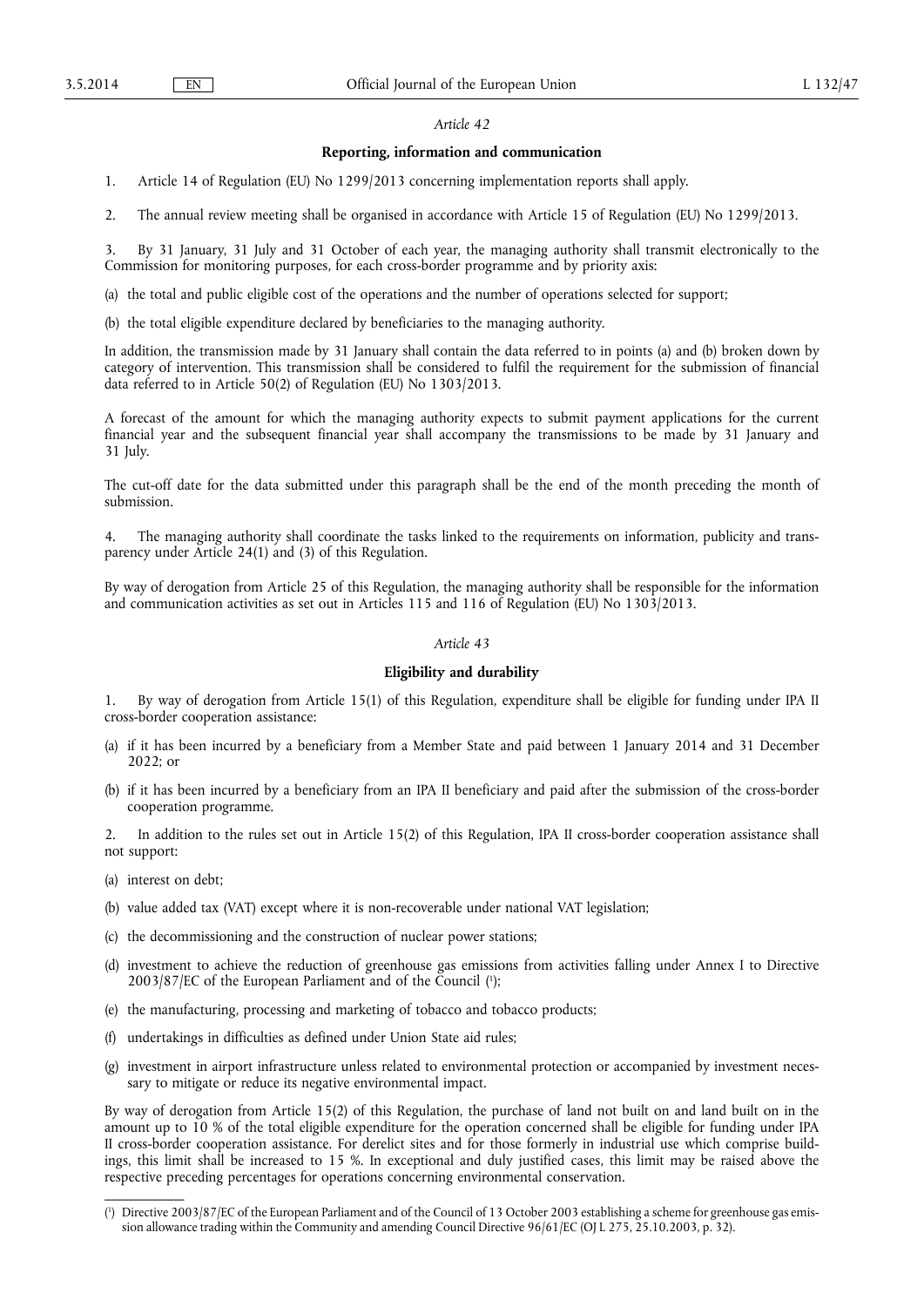3. Operations shall not be selected for IPA II assistance where they have been physically completed or fully implemented before the application for funding under the cross-border cooperation programme is submitted by the beneficiary to the managing authority, irrespective of whether all related payments have been made by the beneficiary.

4. Articles 61, 65(4) and (6) to (9) and (11), 66to 68, 69(1) and (2) and 71 of Regulation (EU) No 1303/2013 concerning grants shall apply.

5. In addition to Article 6(2) of this Regulation, the financing agreements for cross-border cooperation programmes under this Chapter shall establish the hierarchy of eligibility rules applicable to the cross-border cooperation programme concerned in accordance with the principles set out in Article 18 of Regulation (EU) No 1299/2013.

6. Article 19 of Regulation (EU) No 1299/2013 concerning staff costs shall also apply.

#### *Article 44*

## **Eligibility depending on location**

1. Operations, subject to the derogations referred to in paragraphs 2 and 3, shall be located in the programme area comprising the part of the territory of the participating countries as defined in the relevant cross-border cooperation programme (the 'programme area').

The managing authority may accept that all or part of an operation is implemented outside the programme area, provided that all the following conditions are satisfied:

- (a) the operation is for the benefit of the programme area;
- (b) the total amount allocated under the cross-border cooperation programme to operations located outside the programme area does not exceed 20 % of the support from the Union at programme level;
- (c) the obligations of the managing and audit authorities in relation to management, control and audit concerning the operation are fulfilled by the cross-border cooperation programme authorities or they enter into agreements with authorities in the Member State or third country in which the operation is implemented.

3. For operations concerning technical assistance, promotional activities and capacity-building, expenditure may be incurred outside the programme area provided that the conditions in points (a) and (c) of paragraph 2 are fulfilled.

## *Article 45*

#### **Procurement**

1. For the award of service, supply and work contracts, by beneficiaries the procurement procedures shall follow the provisions of Chapter 3 of Title IV of Part Two of Regulation (EU, Euratom) No 966/2012 and of Chapter 3 of Title II of Part Two of Delegated Regulation (EU) No 1268/2012 which apply in the whole programme area, both on the Member State and on the IPA II beneficiary/ies' territory.

2. For the award of service, supply and work contracts by the managing authority under the specific budget allocation for technical assistance operations, the procurement procedures applied by the managing authority may either be those referred to in paragraph 1 or those of its national law.

#### *Article 46*

## **Financial management, decommitment, examination and acceptance of accounts, closure and financial corrections**

1. Article 76 of Regulation (EU) No 1303/2013 concerning budget commitments shall apply.

2. Articles 77 to 80, 82 to 83, 129 to 132, 134 to 135 and 142 of Regulation (EU) No 1303/2013 concerning payments shall apply. In addition, Article 27(1) of Regulation (EU) No 1299/2013 concerning payments into a single account shall apply. Article 28 of Regulation (EU) No 1299/2013 concerning the use of the euro shall apply.

3. Concerning pre-financing, following the Commission decision adopting the cross-border cooperation programme, a single pre-financing amount shall be paid by the Commission.

The pre-financing shall amount to 50 % of the first three budgetary commitments to the programme.

The pre-financing amount may be paid in two instalments, where necessary, according to budgetary needs.

The total amount paid as pre-financing shall be reimbursed to the Commission if no payments application under the cross-border cooperation programme is sent within 24 months of the date on which the Commission pays the first instalment of the pre-financing amount.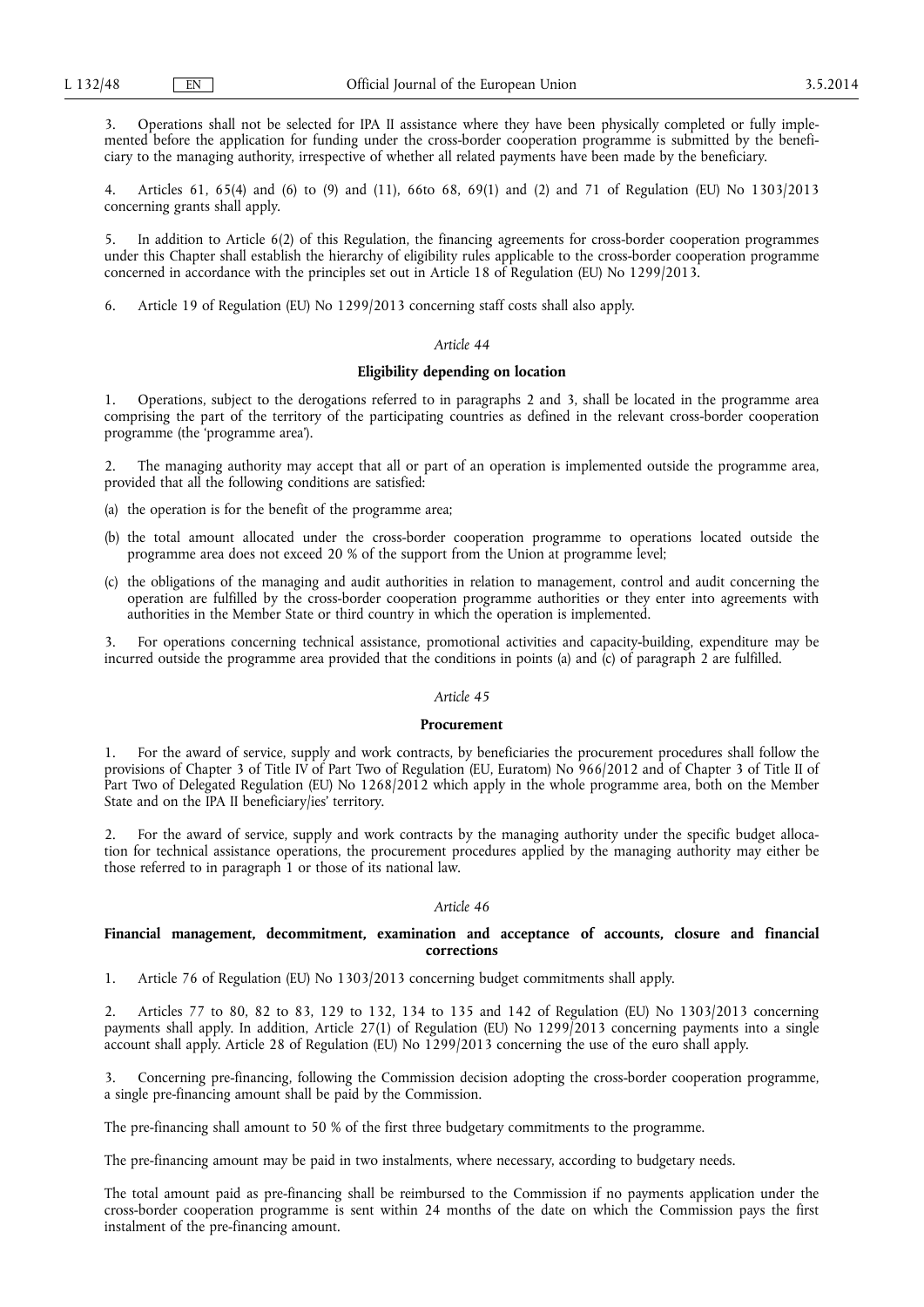4. Articles 86 to 88 and 136 of Regulation (EU) No 1303/2013 concerning decommitment shall apply.

5. Articles 84 and 137 to 141 of Regulation (EU) No 1303/2013 concerning the examination and acceptance of accounts as well as closure shall apply.

6. Articles 85, 122(2) and 143 to 147 of Regulation (EU) No 1303/2013 concerning financial corrections and recoveries shall apply. Article 27(2) and (3) of Regulation (EU) No 1299/2013 shall also apply.

## *Article 47*

#### **Management and control systems and audit**

1. Articles 72 and 122(1) and (3) of Regulation (EU) No 1303/2013 concerning the general principles of management and control systems shall apply.

2. Article 128 of Regulation (EU) No 1303/2013 concerning the cooperation between the Commission and the audit authorities shall apply.

3. Article 148 of Regulation (EU) No 1303/2013 concerning the proportional control of cross-border cooperation programmes shall apply.

## *Article 48*

## **Discontinuation of cross-border cooperation programmes**

Where none of the participating IPA II beneficiaries has concluded the financing agreement by the end of the year following the year of the adoption of the programme, the Commission shall discontinue the cross-border cooperation programme.

European Regional Development Fund annual instalments already committed shall remain available for their normal lifetime but may be used only for activities which take place exclusively in the Member States concerned and contracted before the Commission discontinuation decision. The managing authority shall transmit the final report within three months of the closure of the contracts to the Commission which shall proceed in conformity with paragraphs 2 and 3.

2. Where the cross-border cooperation programme cannot be implemented owing to problems arising in relations between participating countries and in other duly justified cases, the Commission may decide to discontinue the programme before the expiry date of the period of execution, at the request of the JMC or on its own initiative after having consulted the JMC.

Where the programme is discontinued, the managing authority shall transmit the final report within six months following the Commission's decision. After clearing the previous pre-financing payments, the Commission shall pay the final balance or, where appropriate, issue the recovery order. The Commission shall also decommit the balance of commitments.

As an alternative, it may be decided to reduce the programme's allocation to the programme scope in accordance with Article 31(5).

In the cases referred to in paragraphs 1 and 2, non-committed support from European Regional Development Fund corresponding to annual instalments not yet committed or annual instalments committed and decommitted totally or partially during the same budgetary year, which have not been re-allocated to another programme of the same category of external cooperation programmes shall be allocated to the internal cross-border cooperation programmes in accordance with Article 4 of Regulation (EU) No 1299/2013.

IPA II assistance corresponding to annual instalments not yet committed or annual instalments committed and decommitted totally or partially during the same budgetary year shall be used to finance other programmes or projects eligible for IPA II assistance.

#### *CHAPTER III*

## *Cross-border cooperation between IPA II beneficiaries or between IPA II beneficiaries and countries under the European Neighbourhood Instrument*

## *Article 49*

## **Programming**

1. Cross-border cooperation programmes shall be drawn up in accordance with the model programme provided by the Commission and shall be prepared jointly by the participating countries and submitted to the Commission by electronic means.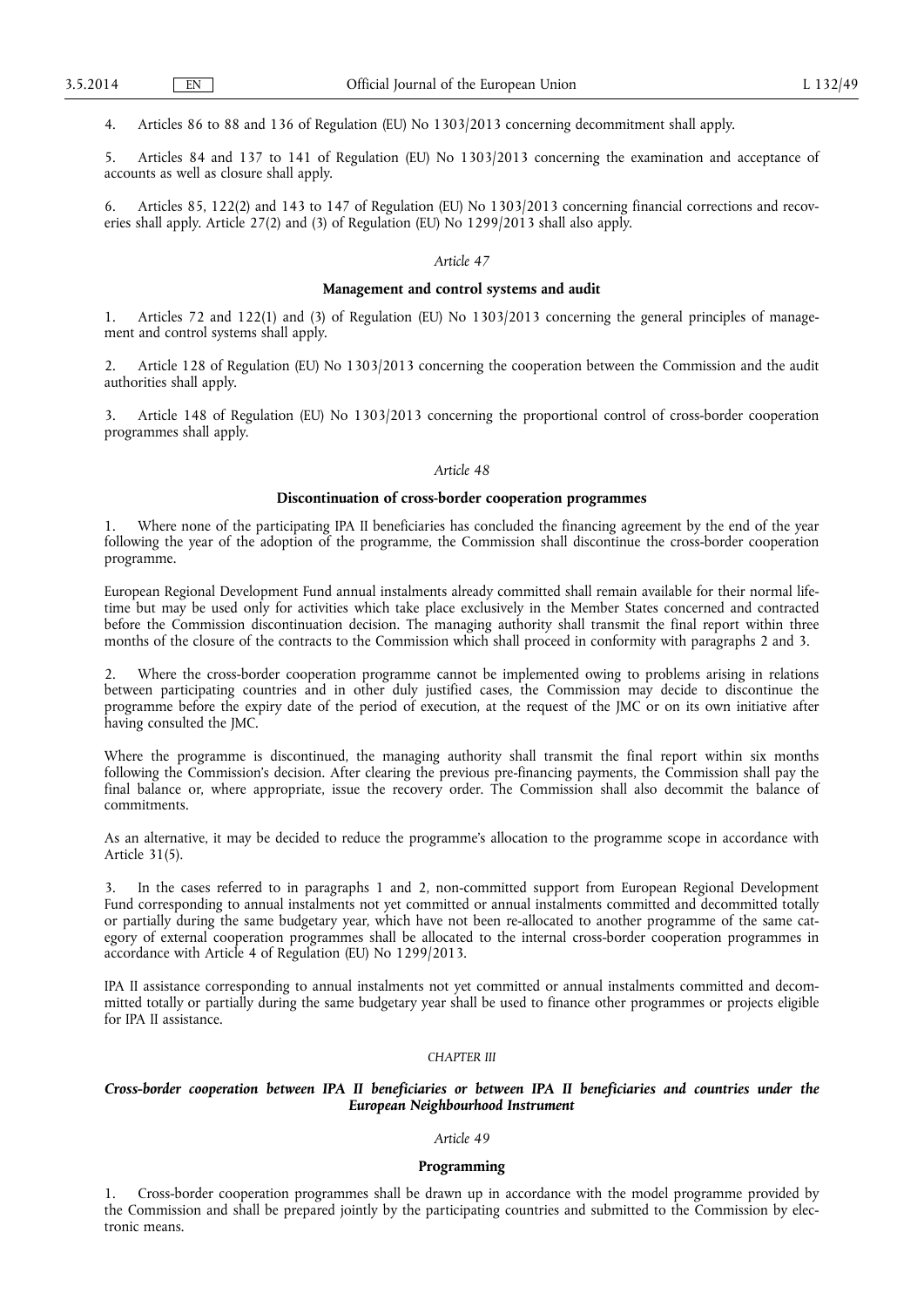2. A cross-border cooperation programme shall consist of thematic priorities in accordance with Article 29.

## *Article 50*

## **Technical assistance**

The amount of IPA II assistance to be allocated to technical assistance shall be limited to 10 % of the total amount allocated to the cross-border cooperation programme.

# *Article 51*

#### **Implementation modes**

1. Cross-border cooperation programmes referred to in points (b) and (c) of Article 27, shall be implemented under direct or indirect management.

2. Cross-border cooperation programmes shall be managed by one contracting authority as defined in the Commission implementing decision approving the relevant cross-border cooperation programme.

## *Article 52*

## **Structures and authorities**

1. The following structures shall be involved in the management of cross-border cooperation programmes in the IPA II beneficiaries:

- (a) the NIPACs of the countries participating in the cross-border cooperation programme as referred to in Article 4 and, where applicable, the territorial cooperation coordinators;
- (b) the NAO and the management structure as referred to in Article 7 of the participating IPA II beneficiary in which the contracting authority is located when the cross-border programme is implemented in indirect management;
- (c) the operating structures in all the participating countries which shall cooperate closely in the programming and implementation of the relevant cross-border cooperation programme. In case of indirect management the operating structure shall include a contracting authority;
- (d) the audit authority as referred to in Article 7(3) when the cross-border programme is implemented in indirect management. Where it does not have the authorisation to carry out the functions provided for in Article 12, it shall be assisted by a group of auditors comprising a representative of each country participating in the cross-border cooperation programme.

2. The IPA II beneficiaries and countries under the European Neighbourhood Instrument participating in a crossborder cooperation programme shall establish a JMC which shall also fulfil the role of the sectoral monitoring committee referred to in Article 19.

3. A Joint Technical Secretariat shall be set up to assist the Commission, the operating structures and the JMC.

4. The roles and responsibilities of these structures shall be defined in the Framework Agreement referred to in Article 5.

Under indirect management, the participating countries shall conclude a bilateral arrangement setting out their respective responsibilities for implementing the relevant cross-border cooperation programme. The minimum requirements for such bilateral arrangement shall be defined in the Framework Agreement referred to in Article 5.

# *Article 53*

## **Selection of operations**

1. Operations selected under a cross-border cooperation programme shall deliver clear cross-border impacts and benefits.

2. Operations under cross-border cooperation programmes shall be selected by the contracting authority through calls for proposals covering the whole eligible area.

Participating countries may also identify operations outside call for proposals. In that event, the operations shall be specifically mentioned in the cross-border cooperation programme referred to in Article 49.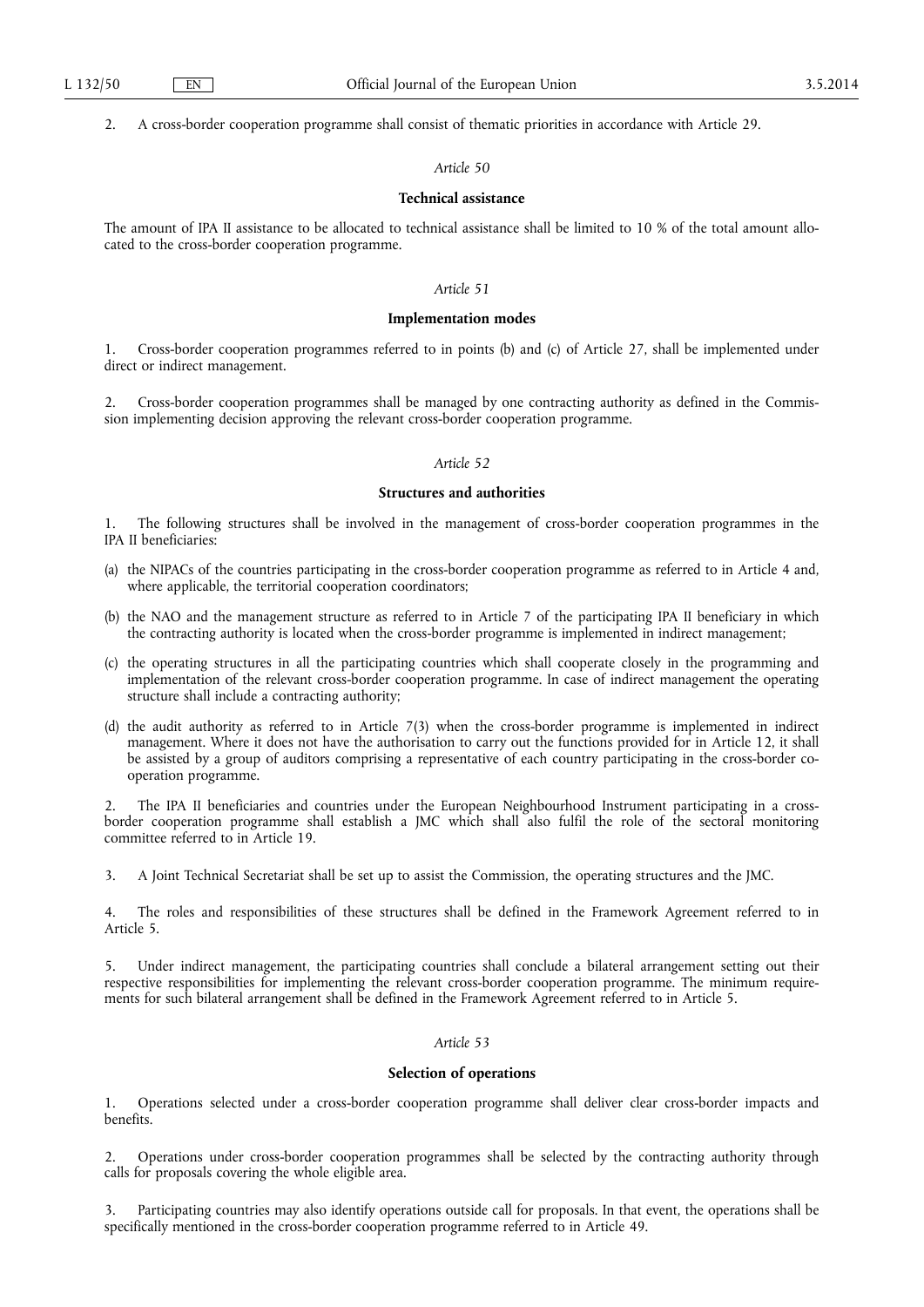4. Operations selected for cross-border cooperation shall involve beneficiaries from at least two participating countries. Beneficiaries shall cooperate in the development and implementation of operations. In addition, they shall cooperate in either the staffing or the financing of operations or both.

5. An operation may be implemented in a single participating country, provided that cross-border impacts and benefits are identified.

## *Article 54*

## **Beneficiaries**

1. For cross-border cooperation programmes referred to in point (b) of Article 27, the beneficiaries shall be established in an IPA II beneficiary. For cross-border cooperation programmes referred to in point (c) of Article 27, the beneficiary shall be established in an IPA II beneficiary or in a European Neighbourhood Instrument country.

2. One of the beneficiaries participating in a given operation shall be designated by all the beneficiaries as the lead beneficiary.

3. The lead beneficiary shall assume responsibility for ensuring the financial implementation of the entire operation, monitor that the operation is implemented in accordance with the conditions set out in the contract and lay down the arrangements with other beneficiaries to guarantee the sound financial management of the funds allocated to the operation, including the arrangements for recovering amounts unduly paid.

## TITLE VII

## **AGRICULTURE AND RURAL DEVELOPMENT**

#### *Article 55*

### **Specific provisions on rural development programmes**

1. As part of the policy area 'agriculture and rural development', rural development programmes shall be drawn up at national level, prepared by the relevant authorities designated by the IPA II beneficiary and submitted to the Commission after consulting the appropriate interested parties.

2. Rural development programmes shall be implemented by the IPA II beneficiaries on the basis of indirect management in accordance with Article 58(1) of Regulation (EU, Euratom) No 966/2012 and shall finance selected types of actions as provided for under Regulation (EU) No 1305/2013 of the European Parliament and of the Council ( 1 ).

3. The operating structure to be established in accordance with Article 10 shall, for rural development programmes, consist of the following separate authorities operating in close cooperation:

- (a) the Managing Authority, being a public body acting at national level, to be in charge of preparing and implementing the programmes, including selection of measures and publicity, coordination, evaluation, monitoring and reporting of the programme concerned and managed by a senior official with exclusive responsibilities; and
- (b) the IPA Rural Development Agency with functions of a similar nature as a paying agency in the Member States being in charge of publicity, selection of projects as well as authorisation, control and accounting of commitments and payments and execution of payments.

4. By way of derogation from Article 15(1) expenditure for technical assistance to support the preparation of rural development programmes and the setting up of management and control systems may be eligible before the date of adoption of the Commission decision for the approval of the rural development programme, but not earlier than 1 January 2014.

5. In determining the share of public expenditure as a percentage of total eligible cost of investment, account shall not be taken of national aid to facilitate access to loans granted without any Union contribution provided under Regulation (EU) No 231/2014.

Investment projects under rural development programmes shall remain eligible for Union financing provided they do not, within five years from the final payment by the operating structure, undergo a substantial modification.

<sup>(</sup> 1 ) Regulation EU No 1305/2013 of the European Parliament and of the Council of 17 December 2013 on support for rural development by the European Agricultural Funds for Rural Development. (EAFRD) and repealing Council Regulation (EC) No 1698/2005, (OJ L 347, 20.12.2013, p. 487).